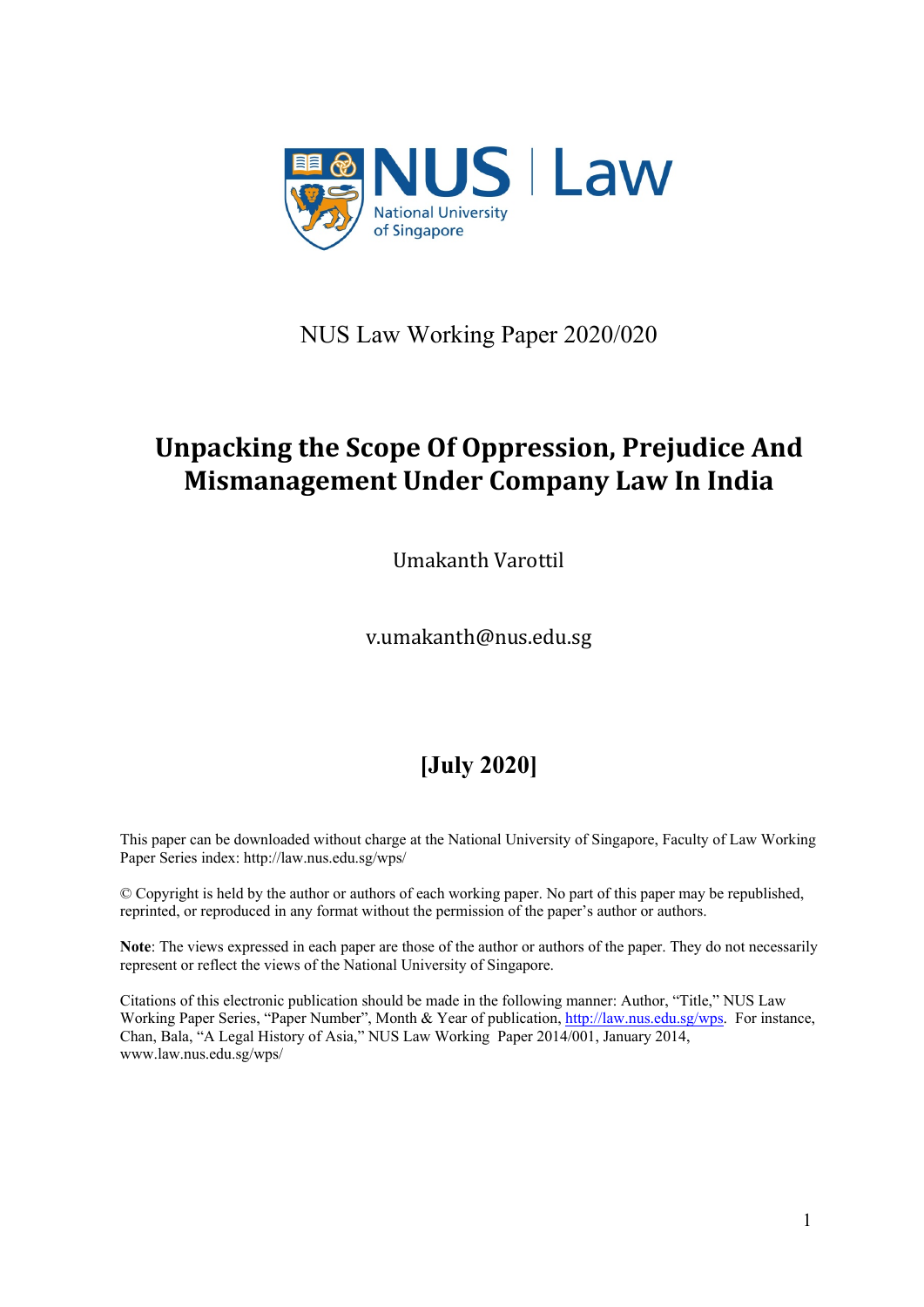# **UNPACKING THE SCOPE OF OPPRESSION, PREJUDICE AND MISMANAGEMENT UNDER COMPANY LAW IN INDIA**

*Umakanth Varottil[\\*](#page-1-0)*

#### Abstract

*The goal of this paper is to unpack the shareholder remedies of oppression, prejudice and mismanagement under sections 241 and 242 of the Companies Act, 2013 Act (the "2013 Act"). While this legislation substantially tracks its predecessor in the form of sections 397 and 398 of the Companies Act, 1956 (the "1956 Act"), it has also deviated, and that too in material fashion, on some counts. The 2013 Act has the effect of both expanding as well as contracting the shareholder remedies. The upshot of this paper is that section 241 of the 2013 Act considerably expands the scope of the remedy, thereby ensnaring within it conduct that was previously excluded. By introducing the concept of "prejudice" caused to a member as objectionable conduct apart from "oppressive" behaviour, Parliament has arguably lowered the standard of conduct that a petitioning shareholder must satisfy before it can revoke the remedy. However, by remaining steadfast in its insistence that petitioners must satisfy the requirement that there must exist grounds for "just and equitable" winding up of a company, no matter what the nature of the conduct of the offending shareholders, section 242 of the 2013 Act retains a considerable burden on petitioning shareholders. The 2013 Act, therefore, offers a mixed bag.*

Key words: Oppression, prejudice, mismanagement, just and equitable winding up, company law, India

### **I. INTRODUCTION**

Much like sovereign democracy, corporate democracy plays to the will of the majority. The majority rule enforces a contractual bargain among shareholders that puts collective decisionmaking ahead of individual interests. By placing business decisions in the hands of the board of directors, it introduces an element of efficiency. However, what is to prevent a tyranny of the majority that steamrolls minority shareholders? Here, company law intervenes to moderate the behaviour of dominant shareholders to ensure they do not adversely affect the interests of the minority. Minority shareholders can resort to various remedies under company law, such as oppression, prejudice and mismanagement, to restore the balance of power.

<span id="page-1-0"></span><sup>\*</sup> Associate Professor, Faculty of Law, National University of Singapore. I would like to thank Souryaditya Sen for research assistance. Errors or omissions remain mine.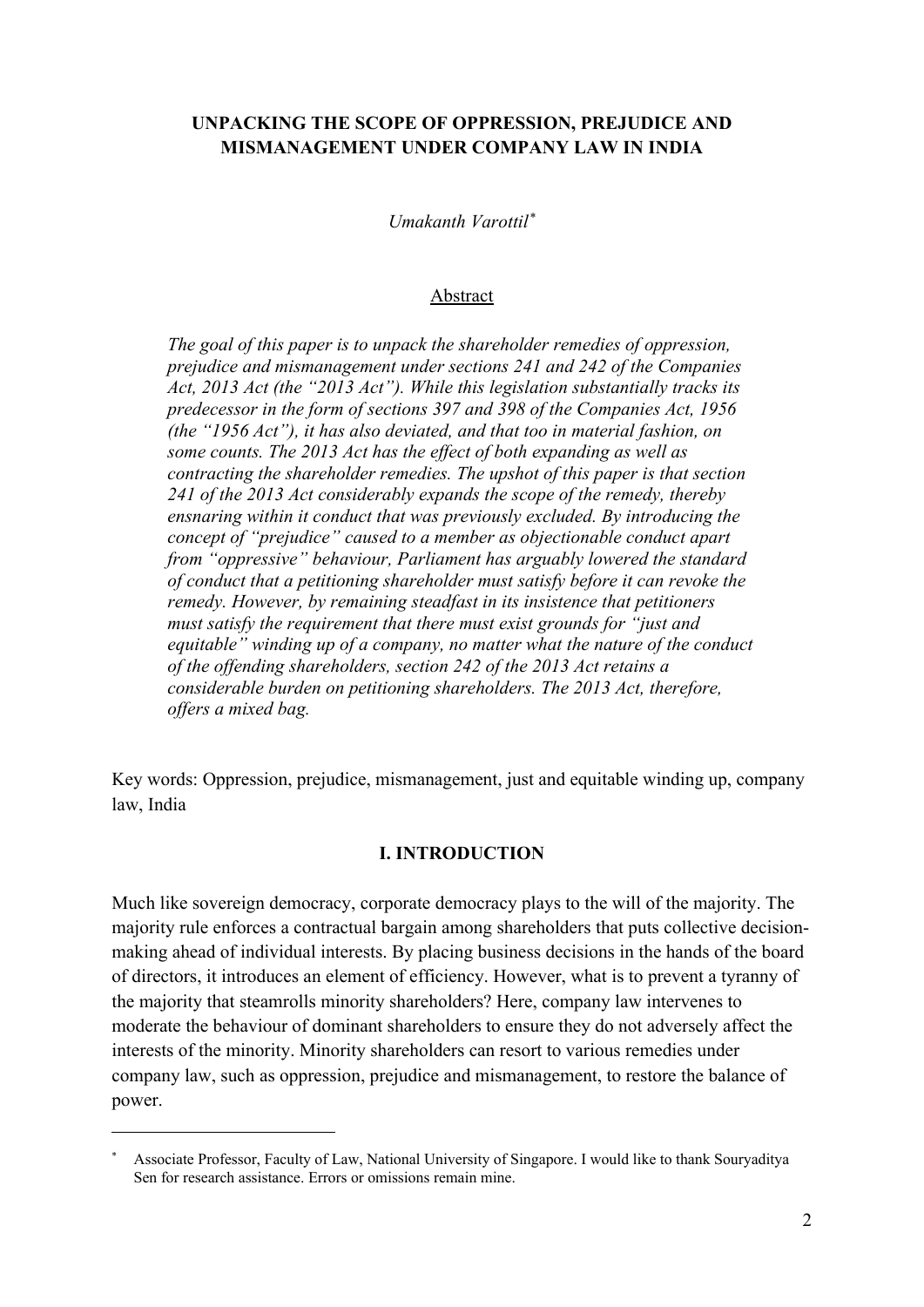While Indian company law has incorporated versions of shareholder remedies since the mid- $20<sup>th</sup>$  century, the design of the remedies as they currently operate finds place in sections 241 and 242 of the Companies Act, 2013 (the "2013 Act"). No sooner than these provisions took effect, $<sup>1</sup>$  $<sup>1</sup>$  $<sup>1</sup>$  they faced a litmus test in one of India's fiercest corporate battles in</sup> recent times. On 24 October 2016, the board of Tata Sons Limited, the holding company of the revered Tata group of companies, ousted its executive chairman, Mr. Cyrus Mistry, from the position. The Shapoorji Pallonji group, of which Mr. Mistry is a part, is a minority shareholder in Tata Sons. The group promptly initiated action under sections 241 and 242 of the 2013 Act against Tata Sons and its controlling shareholders, being two Tata trusts.

The Shapoorji Pallonji group challenged various decisions taken by Tata Sons. These included several business decisions taken in various Tata group companies (referred to as "legacy issues"), the amendments to the articles of association of the holding company Tata Sons to enhance the powers of the Tata shareholders and ultimately the removal of Mr. Mistry as the executive chairman and thereafter as a director of Tata Sons. While the dispute was pending adjudication, Tata Sons converted itself from a public company into a private one, a matter also contested legally. After marathon hearings, the Mumbai Bench of the National Company Law Tribunal ("NCLT") issued a 368-page ruling declining to grant any relief to the minority shareholders.<sup>[2](#page-2-1)</sup>

<span id="page-2-5"></span><span id="page-2-4"></span>Understandably dissatisfied with the NCLT's ruling, the minority shareholders of Tata Sons preferred an appeal before the National Company Law Appellate Tribunal ("NCLAT"). In a significant ruling, the NCLAT held that the removal of Mr. Cyrus Mistry as executive chairman by the board of Tata Sons was illegal, and called for his reinstatement to that position.<sup>[3](#page-2-2)</sup> It also decided that consequential actions taken in the interim, including the appointment of a new executive chairman were illegal. In doing so, the NCLAT overturned the NCLT decision, which had not found any case of oppression in the conduct of the board and majority shareholders of the company, or the need to grant the minority shareholders of Tata Sons any remedy. The NCLAT also declared as illegal the conversion of Tata Sons from a public limited company to a private limited company.

Aggrieved by this, Tata Sons preferred an appeal to the Supreme Court, which stayed the operation of the NCLAT ruling.<sup>[4](#page-2-3)</sup> The matter is pending hearing before the Supreme Court at the time of this writing. The Tata Sons dispute is noteworthy, as it is the first significant dispute under sections 241 and 242 of the 2013 Act to receive attention of the higher

<span id="page-2-0"></span><sup>1</sup> Ministry of Corporate Affairs, Government of India, Notification S.O. 1934(E) dated 1 June 2016 (being also the effective date).

<span id="page-2-1"></span><sup>2</sup> *Cyrus Investment Pvt. Ltd. v. Tata Sons Ltd.*, C.P. No. 82(MB)/2016 dated 12 July 2018 (hereinafter the "*NCLT Ruling*").

<span id="page-2-2"></span><sup>3</sup> *Cyrus Investment Pvt. Ltd. v. Tata Sons*, [2020] 154 CLA 47 (hereinafter the "*NCLAT Ruling*").

<span id="page-2-3"></span><sup>4</sup> *Tata Sons Private Limited (formerly Tata Sons Limited) v. Cyrus Investment Pvt. Ltd.*, Civil Appeal No(s). 263-264/2020 (order dated 24 January 2020).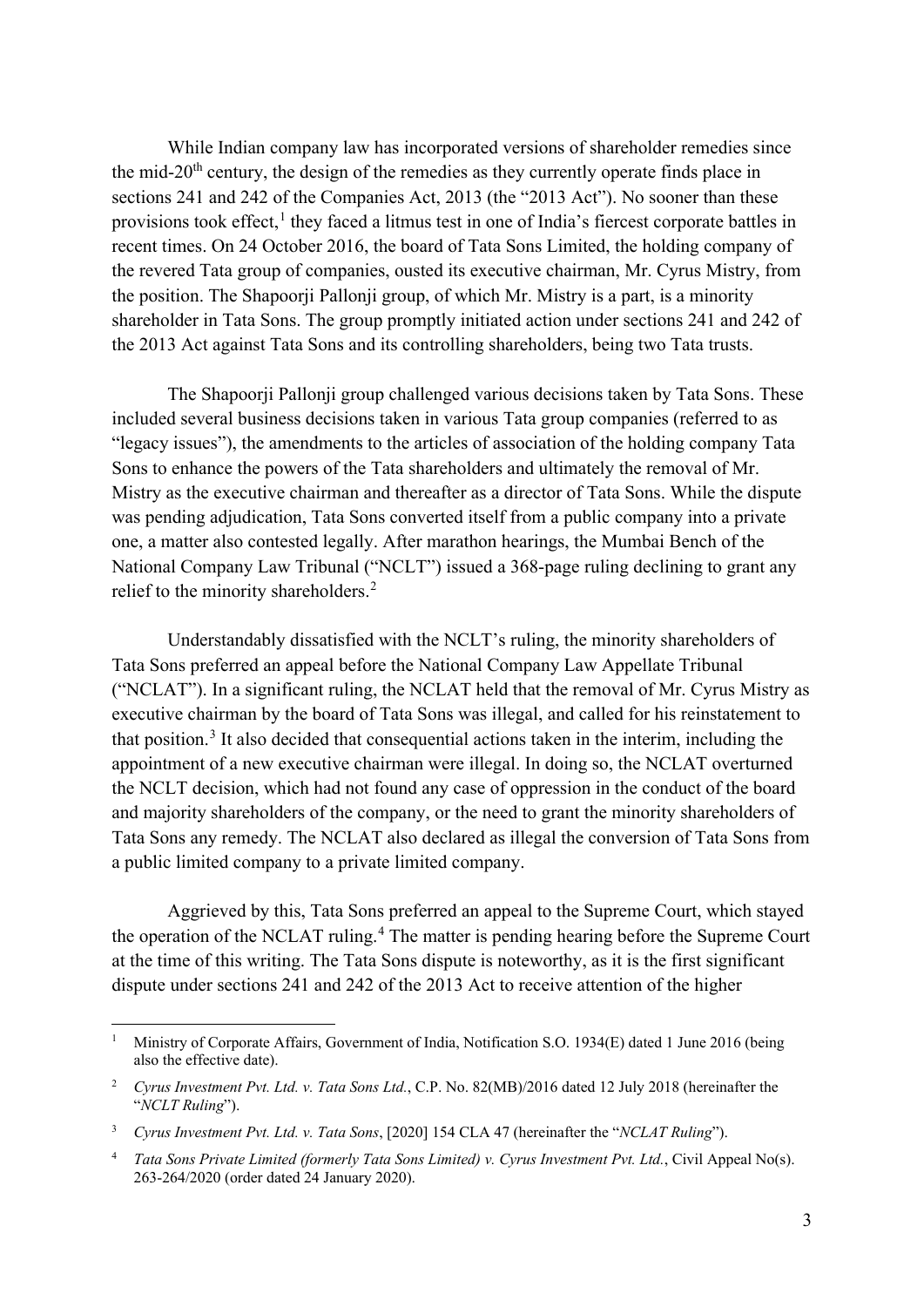judiciary. In testing the mettle of these provisions, it presents an opportunity for the Supreme Court to elucidate the scope of the oppression, prejudice and mismanagement provisions in India, especially under the 2013 Act. This is also because the NCLAT, in its ruling, missed the occasion to clarify the legal position relating to minority shareholders' remedies, as it did not address the law in the requisite depth. This stands in stark contrast with the ruling of the NCLT wherein the adjudicatory body took great pains to chalk out the evolution of the law and set out the jurisprudence. Given this scenario, apart from the broader ramifications of a ruling in *Tata Sons* to corporate India, it is reasonable to anticipate from the Supreme Court a clearer delineation of the contours of the oppression, prejudice and mismanagement remedies in India.

A conspectus of sections 241 and 242 of the 2013 Act leads us to their analysis through the lens of two principal questions, as the NCLAT outlined in *Tata Sons*: [5](#page-3-0)

- "(i) Whether the company's affairs have been or are being conducted in a manner 'prejudicial' or oppressive to any member or members or prejudicial to public interest or in a manner prejudicial to the interests of the company; and
- (ii) If that be so, whether to wind up the company would unfairly prejudice such member or members, but that otherwise the facts would justify the making of a winding up order on the ground that it was just and equitable that the company should be wound up."

For ease of reference, this paper refers to the first paragraph above as the "substantive limb" and the second as the "conditional limb". In order for a shareholder to obtain remedies under the previously mentioned statutory provisions, it must demonstrate the satisfaction of both the limbs cumulatively. If so, the petitioning shareholder<sup>[6](#page-3-1)</sup> is entitled to relief from the court<sup>[7](#page-3-2)</sup> "with a view to bringing to an end the matters complained of".<sup>[8](#page-3-3)</sup>

In this background, the goal of this paper is to unpack the shareholder remedies of oppression, prejudice and mismanagement under the 2013 Act. While this legislation substantially tracks its predecessor in the form of sections 397 and 398 of the Companies Act, 1956 (the "1956 Act"), it has also deviated, and that too in material fashion, on some counts. The 2013 Act has the effect of both expanding as well as contracting the shareholder remedies. The upshot of this paper is that section 241 of the 2013 Act considerably expands the scope of the substantive limb, thereby ensnaring within it conduct that was previously excluded. By introducing the concept of "prejudice" caused to a member as objectionable conduct apart from "oppressive" behaviour, Parliament has arguably lowered the standard of

<span id="page-3-0"></span><sup>5</sup> *NCLAT Ruling*, *supra* note [3,](#page-2-4) at para. 105.

<span id="page-3-1"></span>Since these remedies are not necessarily confined to minority shareholders, and are available to majority shareholders as well, this paper uses the expression "petitioning shareholder".

<span id="page-3-2"></span><sup>7</sup> Unless otherwise specified, references to "courts" in this paper also include the NCLT and the NCLAT, as appropriate.

<span id="page-3-3"></span>Companies Act, 2013, s. 242(1).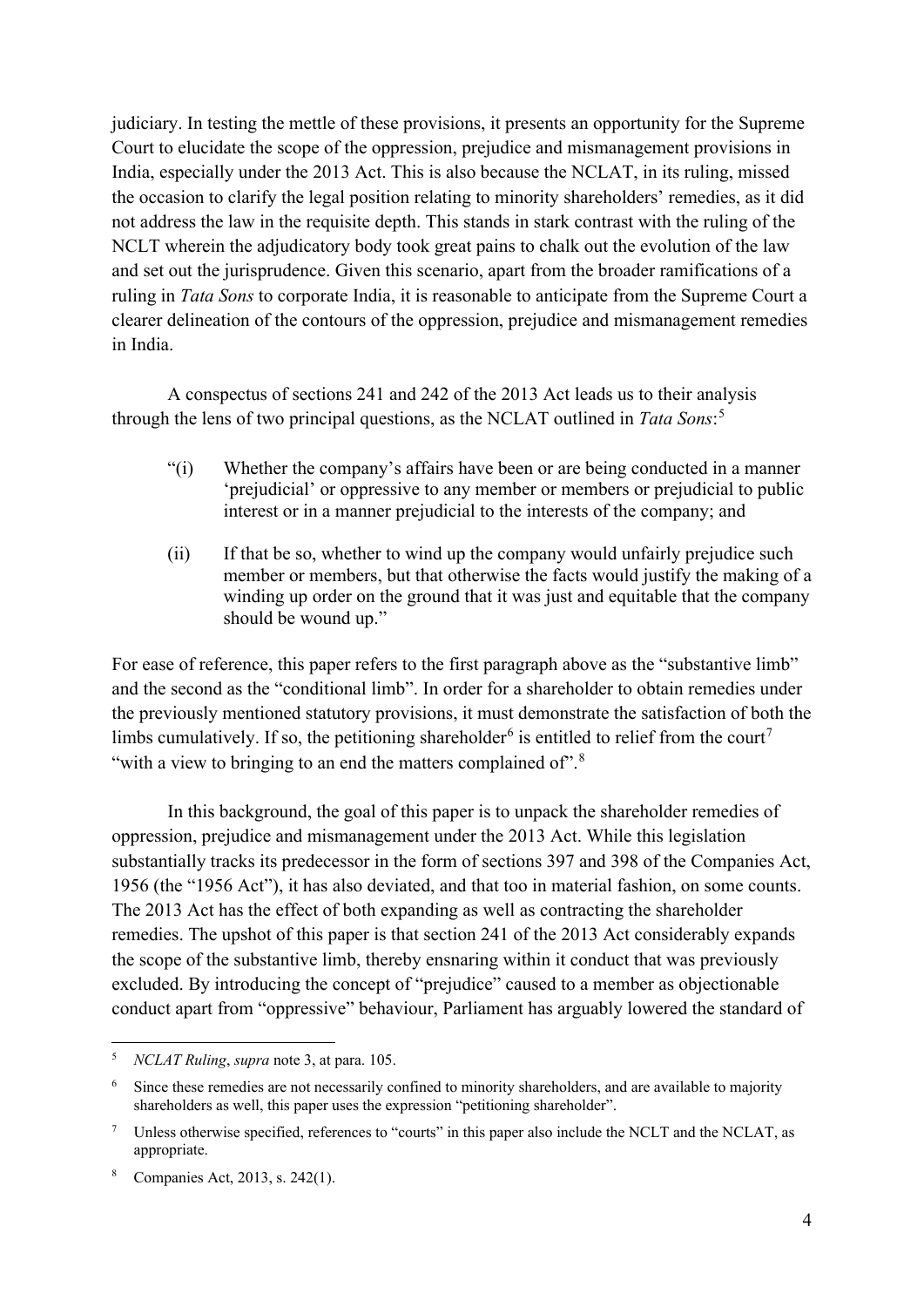conduct that a petitioning shareholder must satisfy before it can revoke the remedy. However, by remaining steadfast in its insistence that petitioners must satisfy the conditional limb no matter what the nature of the conduct of the offending shareholders,  $9$  the 2013 Act retains a considerable burden on petitioning shareholders. Moreover, while conduct involving mismanagement was not subject to the conditional limb under the 1956 Act, the 2013 Act alters the position and introduces the cumulative nature of the two limbs even for mismanagement, thereby narrowing the scope of the remedies. The 2013 Act, therefore, offers a mixed bag.

Part II of this paper focuses on the substantive limb enshrined in section 241 of the 2013 Act, and Part III on the conditional limb enshrined in section 242(1). Both Parts track evolution of the law, how the Indian courts have interpreted the two limbs, including with reference to English law, and identify areas that call for courts to fill the interpretative gaps. Part IV analyzes the remedies that adjudicatory bodies can award in such cases, whether or not the petitioning shareholder can discharge the burden of establishing the substantive and conditional limbs. Part V concludes. While the introduction to this paper is set in the background of the *Tata Sons* rulings merely to provide a context, this paper confines itself to an analysis of the legal issues. Given that the matter is presently *sub judice*, it is clearly the intention to avoid any application to the specific dispute at hand therein.

## **II. CONDUCT AND EFFECT: THE SUBSTANTIVE LIMB**

Section 241(1) of the 2013 Act governs the substantive limb, and provides:

**Application to Tribunal for relief in cases of oppression, etc.**—(1) Any member of a company who complains that –

- (a) the affairs of the company have been or are being conducted in a manner prejudicial to public interest or in a manner prejudicial or oppressive to him or any other member or members or in a manner prejudicial to the interests of the company; or
- (b) the material change, not being a change brought about by, or in the interests of, any creditors, including debenture holders or any class of shareholders of the company, has taken place in the management or control of the company, whether by an alteration in the Board of Directors, or manager, or in the ownership of the company's shares, … or in any other manner whatsoever, and that by reason of such change, it is likely that the affairs of the company will be conducted in a manner prejudicial to its interests or its members or any class of members,

may apply to the Tribunal … for an order …

<span id="page-4-0"></span>Since not only majority shareholders can be the target of the remedies, but also minority shareholders, depending upon the circumstances, this paper uses the expression "offending shareholder".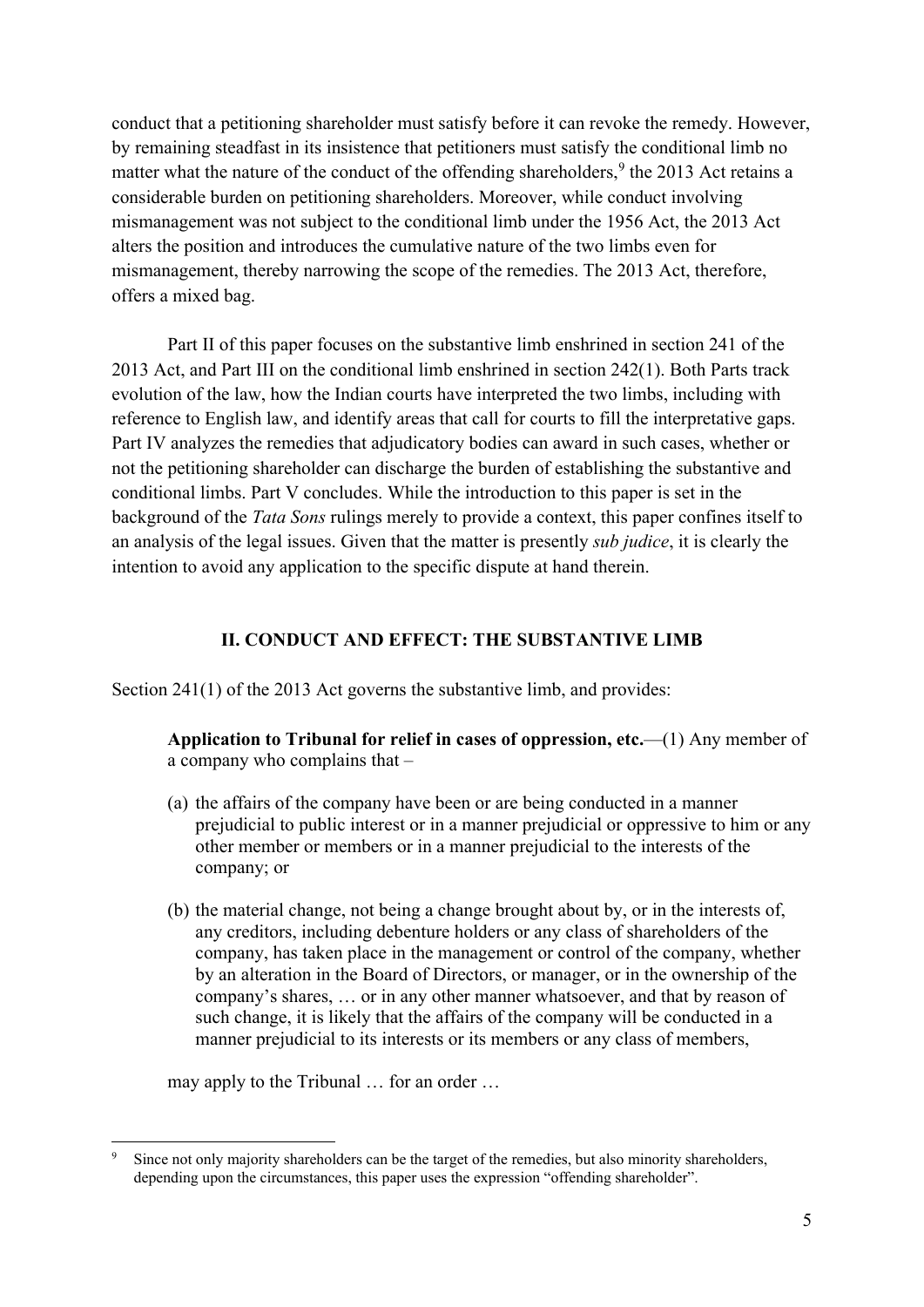Viewed from the point of view of offending conduct perpetrated against the petitioning shareholder, sub-section (a) deals with the concepts of "oppression" and "prejudice", while sub-section (b) "mismanagement".<sup>[10](#page-5-0)</sup> Note that section 241 uses the three expressions disjunctively such that, in order for a petitioning shareholder to be successful, only one of the three offending types of conduct needs to be established. Hence, it is appropriate to consider each one of them separately.

#### <span id="page-5-8"></span><span id="page-5-7"></span><span id="page-5-6"></span>*A. Oppression*

#### 1. Origins of the Remedy

The very first antecedent of section 241 of the 2013 Act can be found in section 153C(1)(a) of the Companies Act, 1913 (the "1913 Act"), which the Parliament introduced by way of amendment in 1951.<sup>[11](#page-5-1)</sup> Its substantive limb encompassed conduct that is "oppressive to some part of the members". This aspect found its way onto Indian shores through section 210 of the English Companies Act, 1948. Historically, in case of irresolvable disputes between shareholders and the company or among shareholders themselves, the only remedy available was winding up the company.<sup>[12](#page-5-2)</sup> However, given the inefficiencies in winding up the company in such circumstances,[13](#page-5-3) the Cohen Committee in England recommended the introduction of an alternative remedy that took the form of oppression in section 210 of the English legislation, which rationale applies to Indian company law as well. The oppression remedy received attention during the enactment of the  $1956$  Act,  $14$  and found its place in section 397 of that legislation as conduct of affairs of the company "in a manner oppressive to any member or members (including any one or more of themselves)".[15](#page-5-5)

Oppression under section 397 of the 1956 Act has constituted the mainstay of shareholder remedies in India for over half a century. Courts have developed substantial jurisprudence on the oppression remedy, and have consistently cross-referred to the principles emanating from the English courts under the statutory counterpart in section 210 of the English Companies Act, 1948. Since the language on this specific count in section 241 of the 2013 Act is *in pari materia* with that of section 397 of the 1956, this paper takes the position that the said jurisprudence is entirely applicable to the present dispensation as well.

<span id="page-5-0"></span><sup>&</sup>lt;sup>10</sup> For simplicity of analysis, this paper focuses on oppression, prejudice or mismanagement caused to the shareholders (including the petitioning shareholders), but excludes from its ambit conduct that causes prejudice relatedly to the "interests of the company" or to "public interest".

<span id="page-5-1"></span><sup>&</sup>lt;sup>11</sup> The Indian Companies (Amendment) Act, 1951, s. 7.

<span id="page-5-2"></span><sup>&</sup>lt;sup>12</sup> Report of the Committee on Company Law Amendment (Cohen Report 1945) (hereinafter the "Cohen Report"), at para. 60.

<span id="page-5-3"></span><sup>&</sup>lt;sup>13</sup> For a detailed discussion on this count, see Part III.A below.

<span id="page-5-4"></span><sup>&</sup>lt;sup>14</sup> Government of India, Report of the Company Law Committee (1952) (hereinafter the "Bhabha Report"), at paras. 199-202.

<span id="page-5-5"></span><sup>15</sup> Companies Act, 1956, s. 397(1).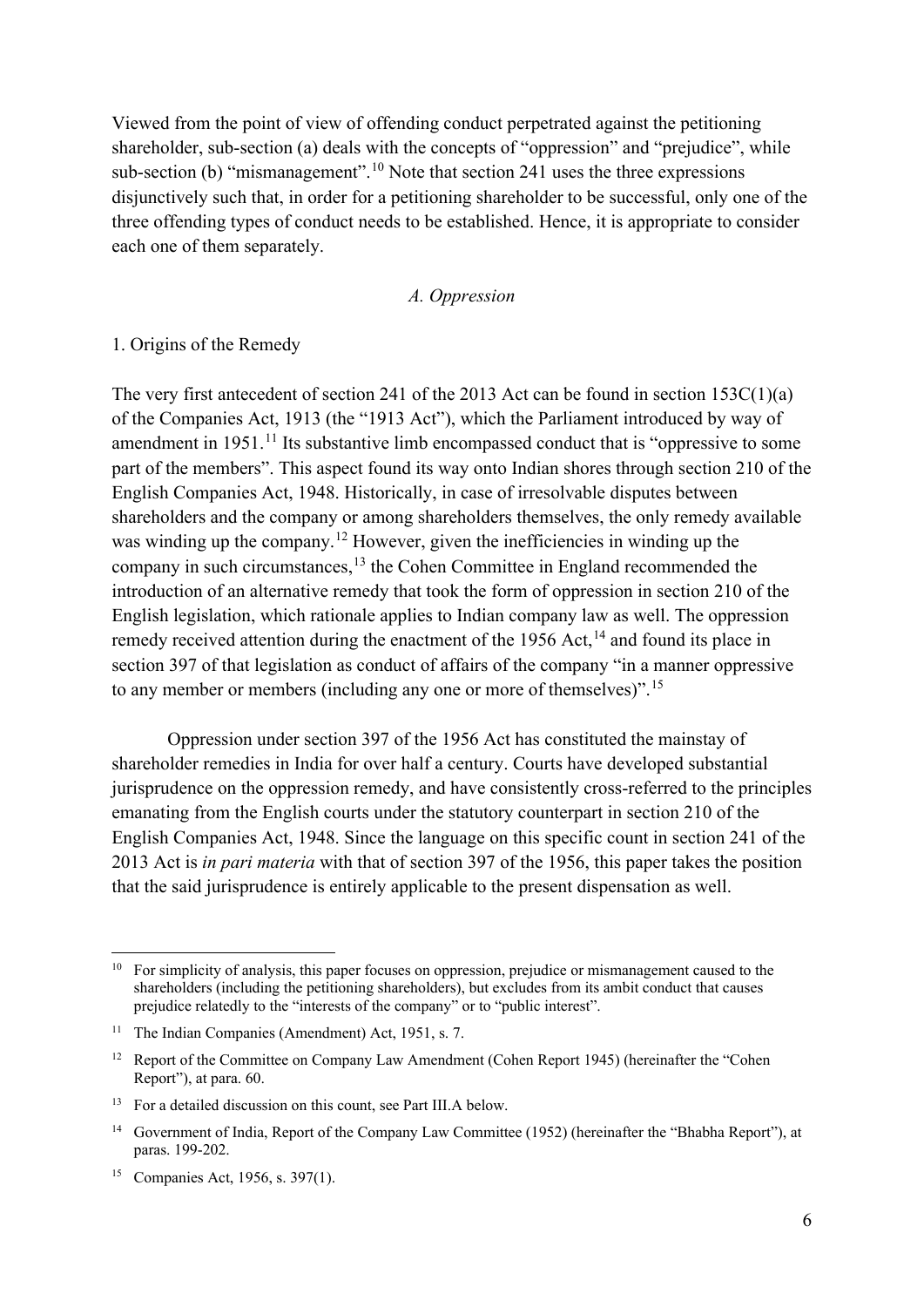Moreover, courts have interpreted the oppression remedy quite narrowly, thereby imposing a high burden on petitioning shareholders to be able to enjoy the fruits of that remedy.

2. The (Restrictive) Scope of "Oppression"

<span id="page-6-12"></span><span id="page-6-9"></span><span id="page-6-0"></span>Since the statute does not define oppression, courts have taken on the role of expounding the principles for determining the concept, and that too contextually, based on the facts and circumstances of each case. [16](#page-6-1) Given the proximity with the English statute, it is not surprising that the initial guidance emanated from English courts.[17](#page-6-2) In *Elder v. Elder & Watson*, [18](#page-6-3) the court stated that "the essence of the matter seems to be that the conduct complained of should at the lowest involve a visible departure from the standards of fair dealing, and a violation of the conditions of fair play on which every shareholder who entrusts his money to a company is entitled to rely"[19](#page-6-4) and that "[m]ere loss of confidence or pure deadlock does not" come within the purview of oppression.<sup>[20](#page-6-5)</sup> In *Scottish Co-operative Wholesale Society Ltd. v. Meyer*<sup>[21](#page-6-6)</sup>, the House of Lords adopted the dictionary meaning of the word to mean "burdensome, harsh, and wrongful" conduct. $22$ 

<span id="page-6-10"></span>Indian courts have had to address a number of specific issues pertaining to the scope of oppression. *First*, a question arose whether a petitioning shareholder has the burden to prove illegality of the offending shareholder's conduct before it can succeed in an oppression action. Here, the courts have been categorical that illegality is not a *sine qua non* for oppression. As the Gujarat High Court clarified in an early case under section 397 of the 1956 Act:[23](#page-6-8)

<span id="page-6-11"></span>A particular action of the directors or controlling shareholders may be in violation of any provisions of law in the sense that some particular provision of law may not have been complied with before taking such action and yet such action may be very much in the interests of the company and the shareholders. On the other hand another action of the directors or controlling shareholders may be wholly within the limits of the law and yet it may be oppressive to the minority shareholder or prejudicial to the interests of the company."

<span id="page-6-1"></span><sup>16</sup> *Shanti Prasad Jain v. Kalinga Tubes Ltd.*, (1965) 35 Comp. Cas. 351 (SC), at para. 15; *Yashovardhan Saboo v. Groz-Beckert Saboo Ltd.*, (1995) 83 Comp. Cas. 371 (CLB), at para. 68.

<span id="page-6-2"></span><sup>17</sup> *Needle Industries (India) Ltd. v. Needle Industries Newey (India) Holding Ltd.*, (1981) 3 SCC 333 at para. 46; *M. Ethiraj v. Sheetala Credit Holdings Pvt. Ltd.*, (2017) 204 Comp. Cas. 325 (Mad) at para. 25; *Shanti Prasad*, *supra* note [16](#page-6-0) at para. 16.

<span id="page-6-3"></span><sup>18</sup> 1952 S.C. 49.

<span id="page-6-4"></span><sup>19</sup> Ibid at 55, *per* Lord President Cooper.

<span id="page-6-5"></span><sup>20</sup> Ibid at 59, *per* Lord Keith. See also, *In re H.R. Harmer Ltd.*, [1951] 1 W.L.R. 62 at 75.

<span id="page-6-6"></span><sup>21</sup> [1959] AC 324.

<span id="page-6-7"></span><sup>22</sup> Ibid at 342.

<span id="page-6-8"></span><sup>23</sup> *Mohanlal Ganpatram v. Shri Sayaji Jubilee Cotton and Jute Mills Co. Ltd.*, (1964) 34 Comp. Cas. 777 (Guj) at para. 25.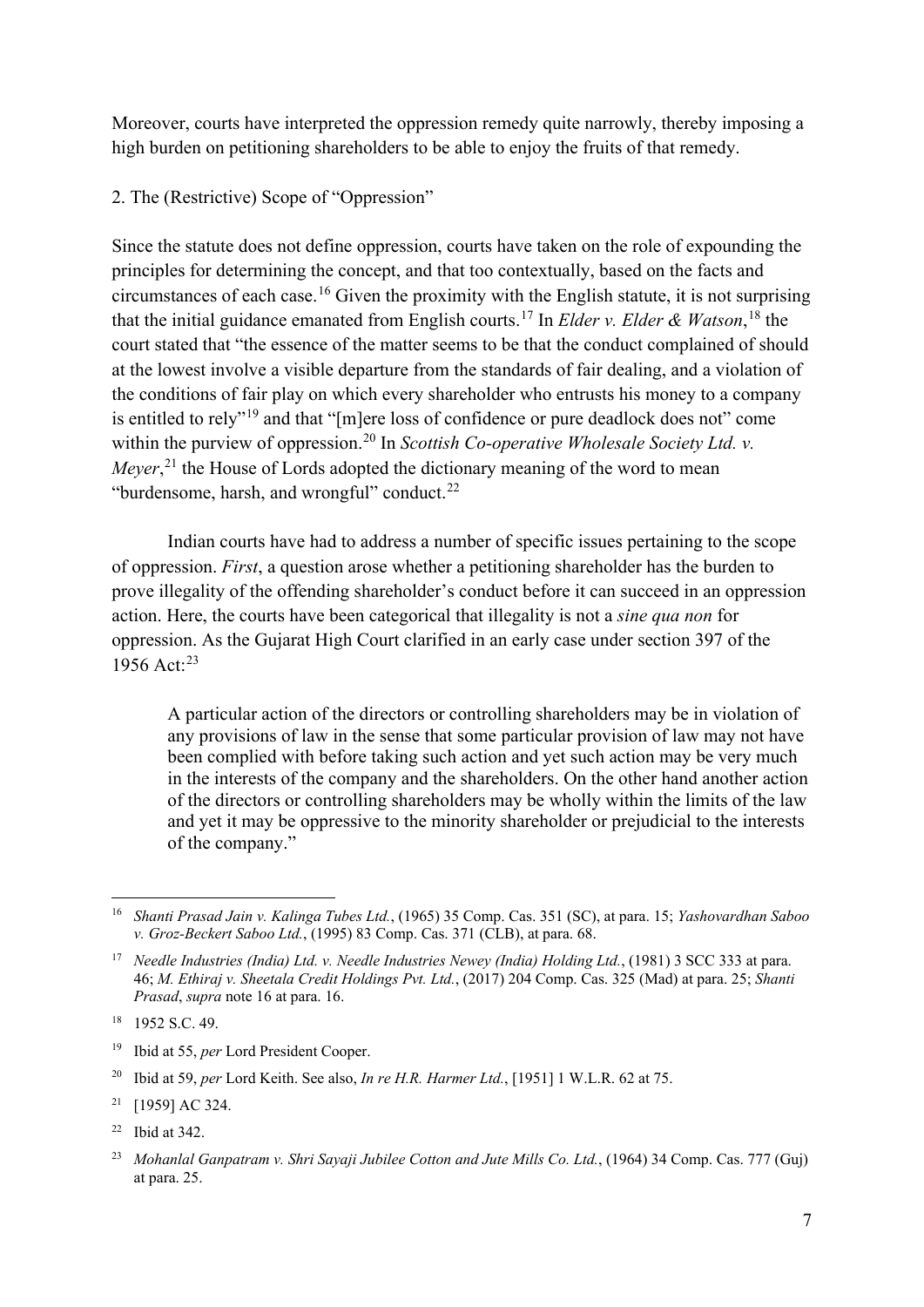<span id="page-7-9"></span><span id="page-7-7"></span>*Second*, in terms of timing and frequency, courts have clarified that in determining oppression the "events have to be considered not in isolation but as a part of a consecutive story".<sup>[24](#page-7-0)</sup> Further, there is a need to establish "continuous acts on the part of the majority shareholders, continuing up to the date of the petition, showing that the affairs of the company were being conducted in a manner oppressive to some part of the members."[25](#page-7-1) Hence, petitioning shareholders carry an onerous burden of demonstrating a series of acts on the part of the offending shareholders that have not only occurred in the past, but also continue to occur at the time of the oppression petition.

<span id="page-7-8"></span>Interestingly, a seemingly innocuous change in the text of section 241 of the 2013 Act (as compared to section 397 of the 1956 Act) has attracted some attention. The position enumerated above arose because section 397 used, with reference to the offending conduct, the language "are being conducted". However, section 241 uses the expression "have been or are being conducted". Some commentators take this to mean that past isolated acts, which are neither serial in nature nor are ongoing, could also be subsumed within the purview of oppression, thereby expanding the scope of the substantive provision.[26](#page-7-2) However, the NCLAT has supplied a somewhat narrow interpretation in *Power Finance Corporation Limited v. Shree Maheshwar Hydel Power Corporation Limited*, [27](#page-7-3) where it noted that the expression "'have been' relates to present perfect tense. It relates to action that began sometime in the past and is still in progress."<sup>[28](#page-7-4)</sup> Further supplementing the position, it stated: "[t]here is a difference between 'have been' and 'had been'. 'Had been' would be past perfect tense indicating acts which were committed in the past and which came to an end in the past."[29](#page-7-5) Such a semantic approach arguably sets at naught the deliberate deviation from the previous language in the oppression remedy, as now contained in section 241 of the Companies Act.

*Third*, courts have been called upon to consider whether the oppression remedy is available only when petitioners seek it in their capacity as shareholders, *i.e. qua* member, or whether they can exercise it when they suffer oppression in other capacities such as directors of the company.[30](#page-7-6) Here, courts have generally been insistent that the "'oppression' complained of must be suffered by the petitioners in their character as members, and not, for

<span id="page-7-5"></span><sup>29</sup> Ibid.

<span id="page-7-0"></span><sup>24</sup> *Shanti Prasad*, *supra* note [16](#page-6-0) at para. 20; *Needle Industries*, *supra* note [17](#page-6-9) at para. 51; *Hanuman Prasad Bagri v. Bagress Cereals Pvt. Ltd.*, (2001) 4 SCC 420.

<span id="page-7-1"></span><sup>25</sup> Ibid. See also, *Sangramsingh P. Gaekwad v. Shantadevi P. Gaekwad (Dead)*, (2005) 11 SCC 314 at para. 189; *Vikram Bakshi v. Connaught Plaza Restaurants Limited*, (2017) 140 CLA 142 (NCLT) at para. 25.

<span id="page-7-2"></span><sup>&</sup>lt;sup>26</sup> A. Ramaiya, *Guide to the Companies Act* (18<sup>th</sup> edn, LexisNexis, 2015) at p. 4007.

<span id="page-7-3"></span><sup>27</sup> (2019) 213 Comp. Cas. 560.

<span id="page-7-4"></span><sup>28</sup> Ibid at para. 43.

<span id="page-7-6"></span><sup>30</sup> *H.R. Harmer*, *supra* not[e 20](#page-6-10) at 87.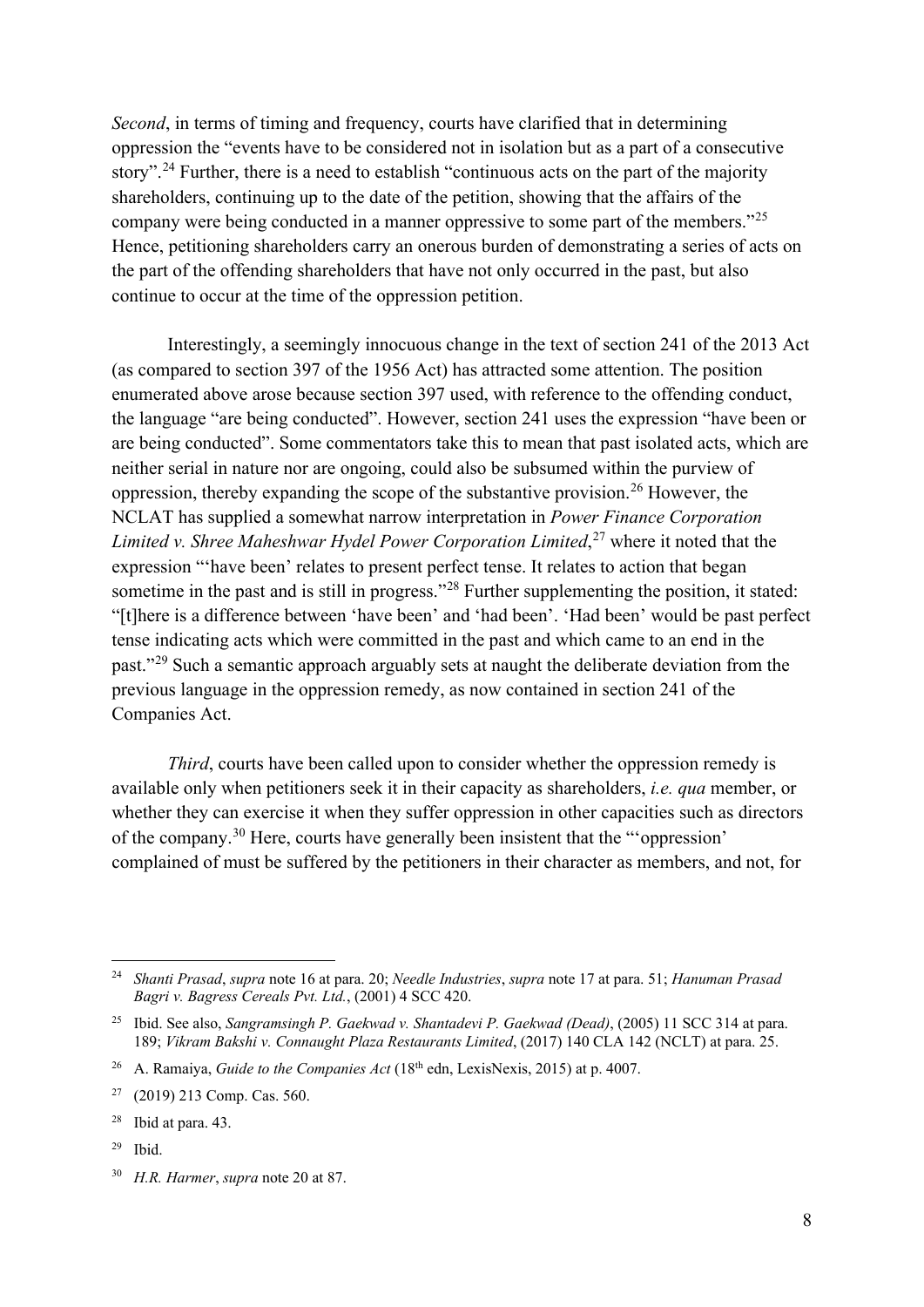<span id="page-8-5"></span>example, in their character as directors."<sup>[31](#page-8-0)</sup> By circumscribing the scope of the remedy, it imposes additional challenges on petitioner shareholders making an oppression claim.

Despite the fact that the Indian courts have encountered several questions of interpretation over the years, they have induced a great deal of clarity that is now pervasive on the matter.<sup>[32](#page-8-1)</sup> This is epitomised by the set of principles the Supreme Court, after analysing a number of judgments, laid down in *V.S. Krishnan v. Westfort Hi-tech Hospital Ltd.*: [33](#page-8-2)

<span id="page-8-4"></span>From the above decisions, it is clear that oppression would be made out:

- (a) Where the conduct is harsh, burdensome and wrong.
- (b) Where the conduct is *mala fide* and is for a collateral purpose where although the ultimate objective may be in the interest of the company, the immediate purpose would result in an advantage for some shareholders vis-à-vis the others.
- (c) The action is against probity and good conduct.
- (d) The oppressive act complained of may be *fully permissible under law but may yet be oppressive* and, therefore, the test as to whether an action is oppressive or not is not based on whether it is legally permissible or not since even if legally permissible, if the action is otherwise against probity, good conduct or is burdensome, harsh or wrong or is *mala fide* or for a collateral purpose, it would amount to oppression under Sections 397 and 398.
- (e) Once conduct is found to be oppressive under Sections 397 and 398, the discretionary power given to the Company Law Board under Section 402 to set right, remedy or put an end to such oppression is very wide.
- (f) As to what are the facts which would give rise to or constitute oppression is *basically a question of fact* and, therefore, whether an act is oppressive or not is fundamentally/basically a question of fact.

The popularity of these guidelines is evident in that subsequent courts have wholeheartedly embraced them verbatim.<sup>[34](#page-8-3)</sup> Admittedly, some level of subjectivity is inevitable, as oppression is a fact-based determination. Subject to this constraint, the evolution of the jurisprudence in India illuminates two themes. The first is that, for a term that is devoid of a statutory

<span id="page-8-0"></span><sup>31</sup> *K.R.S. Narayana Iyengar v. T.A. Mani*, AIR 1960 Mad 338 at para. 13; *Needle Industries*, *supra* note [17](#page-6-9) at para. 75. But see, *Vikram Bakshi*, *supra* note [25](#page-7-7) at para. 25 (where, under a joint venture, the removal of a petitioner as a managing director would result in a sale of his shares in the company, and this was found to go "to the roots of proprietary rights of the petitioners as shareholders"). For the position under English law, see *O'Neill v. Phillips*, [1999] 1 WLR 1092 at 1105, per Hoffmann, LJ.

<span id="page-8-1"></span><sup>32</sup> See *Sangramsingh P. Gaekwad*, *supra* note [25](#page-7-7) at para. 183.

<span id="page-8-2"></span><sup>33</sup> (2008) 3 SCC 363 at para. 10 [emphasis in original].

<span id="page-8-3"></span><sup>34</sup> See e.g., *Ram Parshottam Mittal v. Hotel Queen Road Pvt. Ltd.*, (2019) 215 Comp. Cas. 163 (SC) at para. 70; *Suresh Kumar Jalan v. Eastcoast Steel Limited*, (2019) 6 MLJ 676 (Mad) at para. 12.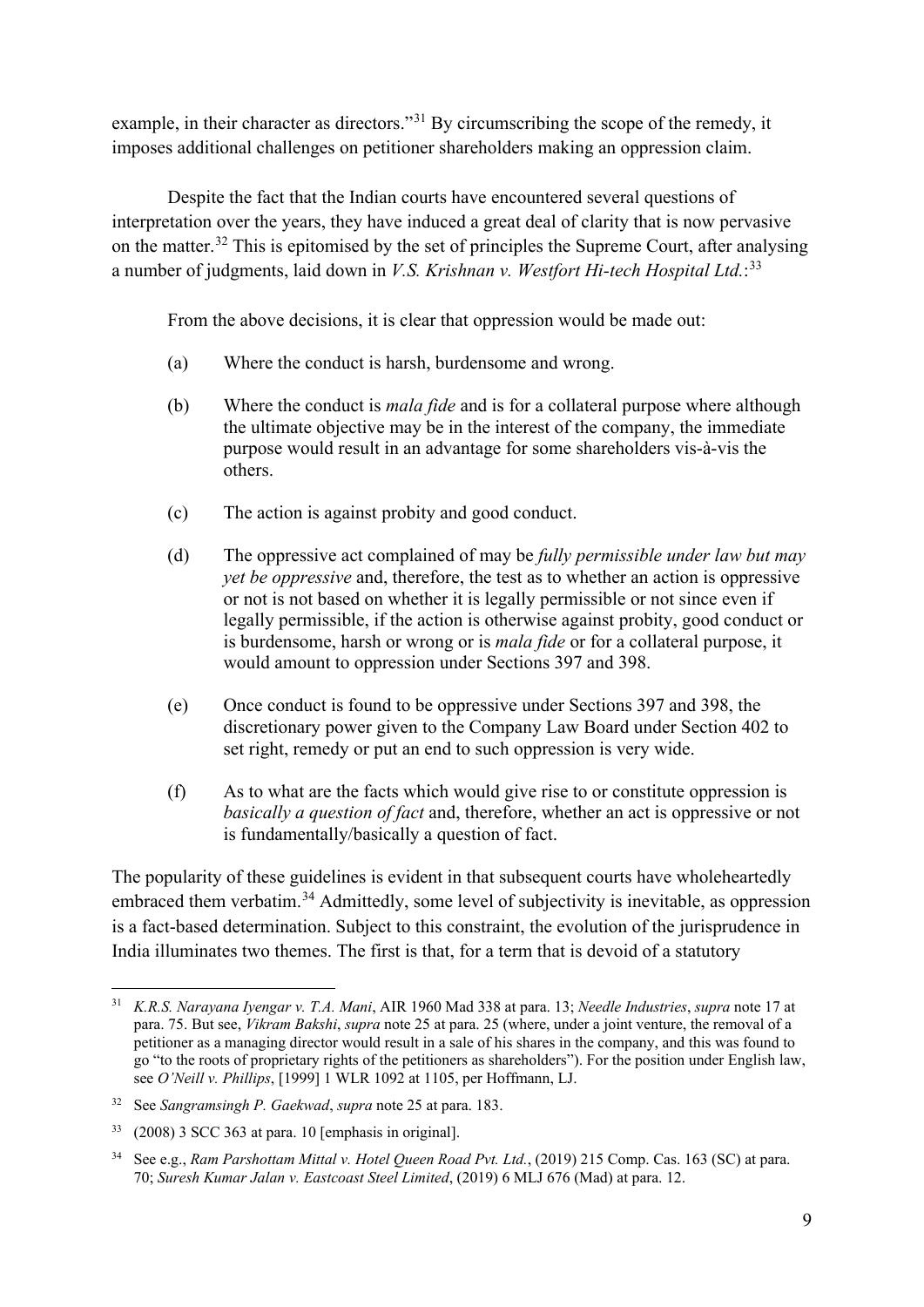definition, "oppression" has received a great deal of lucidity over the years. Any dispute or controversy regarding its scope as a matter of law is limited to a very narrow sphere. The second is that, in order to invoke the oppression remedy, the petitioning shareholder must satisfy the court that the offending conduct meets the high bar set by the courts.<sup>[35](#page-9-0)</sup> That leads to the next element of the remedy, i.e., "prejudice", which exhibits the converse features: its novelty in the jurisprudence of shareholder remedy in India introduces considerable uncertainty in its interpretation and implementation but, by imposing a comparatively lower burden, it fathomably mitigates, at least to some extent, the challenges that petitioner shareholders face in India.

### *B. Prejudice*

Section 241 of the 2013 Act introduced additional language to suggest that a petitioning shareholder can initiate legal action if the offending shareholders conduct the company's affairs in a manner "prejudicial … to him or any other member or members". Such a remedy that refers to prejudice suffered by shareholders was absent from section 397 of the 1956 Act.<sup>[36](#page-9-1)</sup> Hence, by a legislative sleight of hand, section  $241(1)(a)$  of the 2013 Act supplements the pre-existing oppression remedy with the newly introduced remedy of prejudice.

<span id="page-9-3"></span>Given the novelty of this language, it is necessary at the outset to determine whether one ought to read the concept of "prejudice" to clarify or explicate the oppression remedy, or whether the prejudice remedy operates on a standalone basis *de hors* oppression. Judging by the language of section  $241(1)(a)$ , it is evident that the prejudice remedy stands on its own footing, and aside from the oppression remedy. This is because the plain text of section 241(1)(a) uses the expressions "prejudicial *or* oppressive" disjunctively, which must be given its ordinary meaning.<sup>[37](#page-9-2)</sup> Hence, under the 2013 Act, a petitioner shareholder has the option of demonstrating to the court the existence of oppression, prejudice, or both. In such a background, it is necessary to consider the genesis of the prejudice remedy and its scope (including in comparison with the oppression remedy).

<span id="page-9-0"></span><sup>35</sup> See e.g., *Needle Industries*, *supra* note [17](#page-6-9) at para. 54 (noting that "an unwise, inefficient or careless conduct of a Director in the performance of his duties cannot give rise to a claim for relief"). See also, *V.S. Krishnan*, *supra* note [33](#page-8-4) at para. 23 (finding that "mere unfairness does not constitute oppression"); *Sangramsingh P. Gaekwad, supra* note [25](#page-7-7) at para. 191 (cautioning that it is necessary that "... the conduct of the majority shareholders is pleaded and proved with sufficient clarity and precision. If the pleadings and/or the evidence adduced in the proceedings remains unsatisfactory to arrive at a definite conclusion of oppression or mismanagement the petition must be rejected").

<span id="page-9-1"></span>Section 241(1)(a) of the 2013 Act also grants remedy in case of conduct that is "prejudicial to the interests of the company". See also, Ministry of Corporate Affairs, *Twenty-First Report- Companies Bill 2009***,** Fifteenth Lok Sabha, Standing Committee on Finance (August 2010) at paras. 16.1-16.4. However, this is outside the scope of this paper. See *supra* note [10.](#page-5-6)

<span id="page-9-2"></span><sup>37</sup> *Life Insurance Corporation of India v. D.J. Bahadur*, (1981) 1 SCC 315 at para. 144. Furthermore, the heading in section 241 of the 2013 Act uses the words "oppression, etc." in an open-ended manner, suggesting the existence of more than one cause of action, while the erstwhile provisions in the 1956 Act referred to "oppression" (in section 397) and "mismanagement" (in section 398).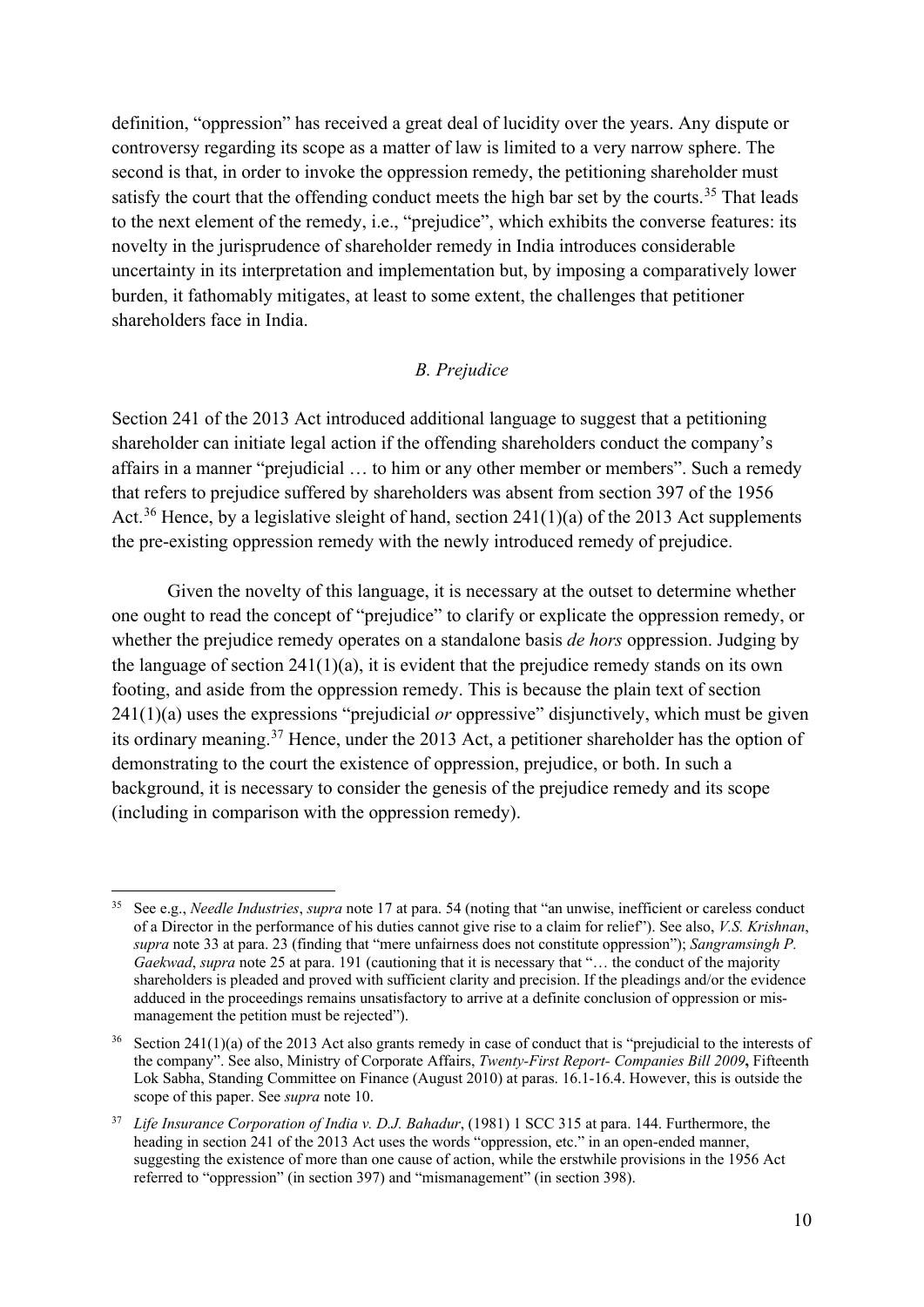#### 1. Genesis of the Prejudice Remedy

<span id="page-10-12"></span>The precise legislative intention behind the introduction of the prejudice language in section 241 is shrouded in mystery. The concept first appeared in the Companies Bill, 2008,<sup>[38](#page-10-0)</sup> without any analysis or even mention in the lead up to the draft legislation. In fact, the report of the J.J. Irani committee that shaped design the 2013 Act felt that there were "adequate provisions in the existing [1956] Act to prevent Oppression and Mismanagement".[39](#page-10-1) The report only refers to the two existing remedies in the 1956 Act and makes no mention of prejudicial conduct towards shareholders. Similarly, the two reports of the Parliament's Standing Committee on Finance are silent on this count. [40](#page-10-2) The concept has also not received any attention in the follow up to the enactment of the  $2013$  Act.<sup>[41](#page-10-3)</sup>

<span id="page-10-11"></span>In the absence of adequate guidance as to the legislative intention behind the prejudice remedy, it becomes imperative to survey parallel developments under English law. After all, the evolution of the oppression remedy under section 397 of the 1956 Act is attributable not only to the express language of section 210 of the English Companies Act of 1948, but also to the jurisprudence developed therein.<sup>[42](#page-10-4)</sup> The Jenkins Committee<sup>[43](#page-10-5)</sup> unearthed the inefficiencies of the oppression remedy and recommended that a newly devised "unfair prejudice" remedy substitute it. The Committee observed that the oppression remedy does not appear "to have produced the results expected of it"<sup>[44](#page-10-6)</sup> and that ""oppressive' is too strong a word to be appropriate in all the cases in which applicants ought to be held entitled to relief under the section".<sup>[45](#page-10-7)</sup> It concluded: "it should be made clear that section 210 extends to cases where the affairs of the company are being conducted in a manner unfairly prejudicial to the interests of some part of the members and not merely in an 'oppressive' manner".[46](#page-10-8) The Jenkins Committee's labour was belatedly realised by the enactment of section 459 of the English Companies Act of 1985 that has now found a place in section 994 of the English Companies Act of 2006 currently in force.<sup>[47](#page-10-9)</sup>

- <span id="page-10-7"></span><sup>45</sup> Ibid at para. 202.
- <span id="page-10-8"></span><sup>46</sup> Ibid at para. 212.

<span id="page-10-10"></span><span id="page-10-0"></span><sup>38</sup> Clause 212.

<span id="page-10-1"></span><sup>39</sup> Expert Committee on Company Law, *Report on Company Law* (31 May 2005).

<span id="page-10-2"></span><sup>40</sup> Twenty-First Report-Companies Bill 2009, *supra* not[e 36.](#page-9-3) The report, though, recommended the introduction of the words "or in a manner prejudicial to the interests of the company", with which this paper is not concerned. See *supra* not[e 10.](#page-5-6) See also, Ministry of Corporate Affairs, *Fifty-Seventh Report-Companies Bill 2011***,** Fifteenth Lok Sabha, Standing Committee on Finance (June 2012).

<span id="page-10-3"></span><sup>41</sup> See e.g., Ministry of Corporate Affairs, The Government of India, *Report of the Companies Law Committee*  (February 2016) (noting in para. 16.1 that "[t]he Committee did not recommend any changes to Chapter XVI of the Act" that relates to the prevention of oppression and mismanagement).

<span id="page-10-4"></span><sup>42</sup> See *supra* Part II.A.1.

<span id="page-10-5"></span><sup>43</sup> Board of Trade, *Report of the Company Law Committee* (June 1962).

<span id="page-10-6"></span><sup>44</sup> Ibid at para. 200.

<span id="page-10-9"></span><sup>&</sup>lt;sup>47</sup> Paul L. Davies & Sarah Worthington, *Gower's Principles of Modern Company Law*(10<sup>th</sup> edn, Sweet & Maxwell, 2016) at p. 661 (observing that "[s. 994 of the English Companies Act of 2006] repeats rather than reforms the provision previously found in s. 459 of the Companies Act 1985").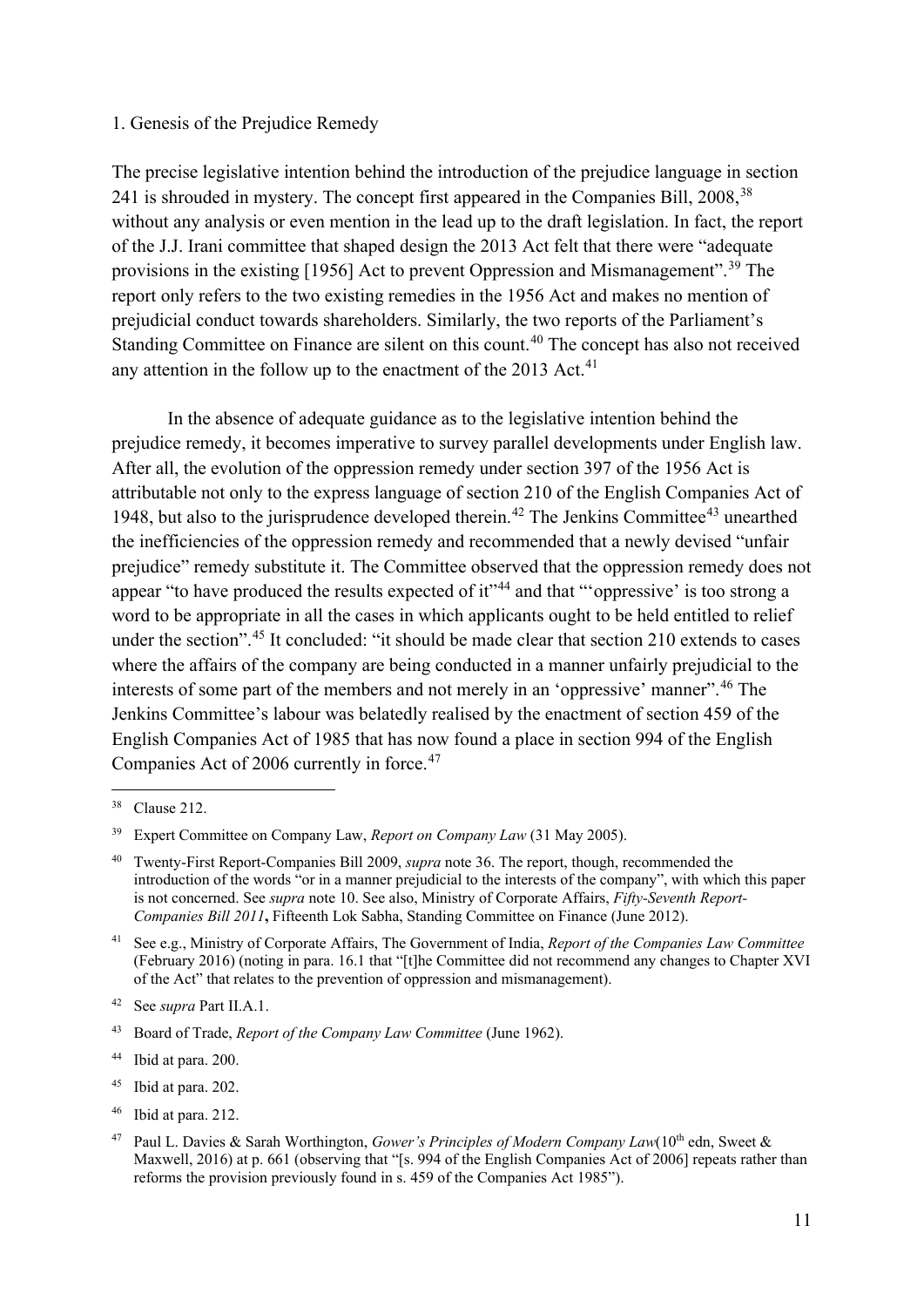While the emergence of the equivalent remedy under English law will aid an appreciation of the rationale for the prejudice remedy in India, it is necessary to be conscious of two material differences between the legislative designs in the two jurisdictions. *First*, the unfair prejudice remedy under English company law substituted the erstwhile oppression remedy, a term the English statute obliterated. In India, however, oppression and prejudice coexist. The Indian Parliament found it apposite to supplement the oppression remedy with the prejudice remedy rather than to replace it. This arguably enhances the options available to petitioning shareholders in Indian companies. *Second*, by way of the "unfair prejudice" remedy, English law combines the concept of unfairness with prejudice: courts ought to consider both elements. On the other hand, the 2013 Act in India refers only to "prejudice" without any mention whatsoever to unfairness. It appears at a superficial level that the petitioning shareholders bear a lower burden to meet the threshold required to invoke the remedy. If the findings emanating from the Jenkins Committee are anything to go by, this is not altogether surprising because the inadequacy of the oppression (due to its stringent requirements) motivated an expansion of the remedy to accommodate petitioning shareholder concerns.[48](#page-11-0) The introduction of the "prejudice" remedy into section 241(1)(a) of 2013 Act with limited (if no) legislative guidance would call upon the Indian courts to lay down the guiding principles to interpret the term.

### <span id="page-11-3"></span>2. Possible Jurisprudence in Relation to "Prejudice"

<span id="page-11-5"></span>Beginning with a lexicographical survey, the Black's Law Dictionary defines "prejudice" to mean "[d]amage or detriment to one's legal rights or claims" and "prejudicial" as "[t]ending to harm, injure or impair; damaging or hurtful".<sup>[49](#page-11-1)</sup> Superimposing this on to a corporate structure, under this relatively liberal dispensation, all that petitioning shareholders need to demonstrate is that the conduct of the company of the offending shareholders adversely affects them. In other words, the test focuses on the effect on the petitioning shareholder rather than whether or not such conduct is itself within the bounds of acceptability. Such a meaning conferred upon "prejudice" in section 241(1)(a) will enable petitioning shareholders to bring and succeed in claims with relative ease. Interestingly, Black's Law Dictionary also provides for a stricter definition of "prejudicial" as "[u]nfairly disadvantageous; inequitably detrimental".<sup>[50](#page-11-2)</sup> By interspersing prerequisites such as "unfairly" and "inequitably", the focus is not solely on the effect on the victim, but also on the nature of the conduct of the alleged offender.

<span id="page-11-4"></span>In this background, a question arises whether Indian courts must supply an effectoriented (arguably liberal) interpretation of prejudice by solely examining the impact on the

<span id="page-11-0"></span><sup>48</sup> See *Re Saul D. Harrison & Sons plc*, [1994] BCC 475 at 488, *per* Hoffman, LJ. See also, Prateek Kumar Singh, "Indian Company Law Making Way for Unfair Prejudice Remedy?" *RGNUL Financial and Mercantile Law Review* (11 January 2020).

<span id="page-11-1"></span><sup>&</sup>lt;sup>49</sup> Brvan A. Garner (editor in chief), *Black's Law Dictionary* (11<sup>th</sup> edn., 2019).

<span id="page-11-2"></span><sup>50</sup> Ibid.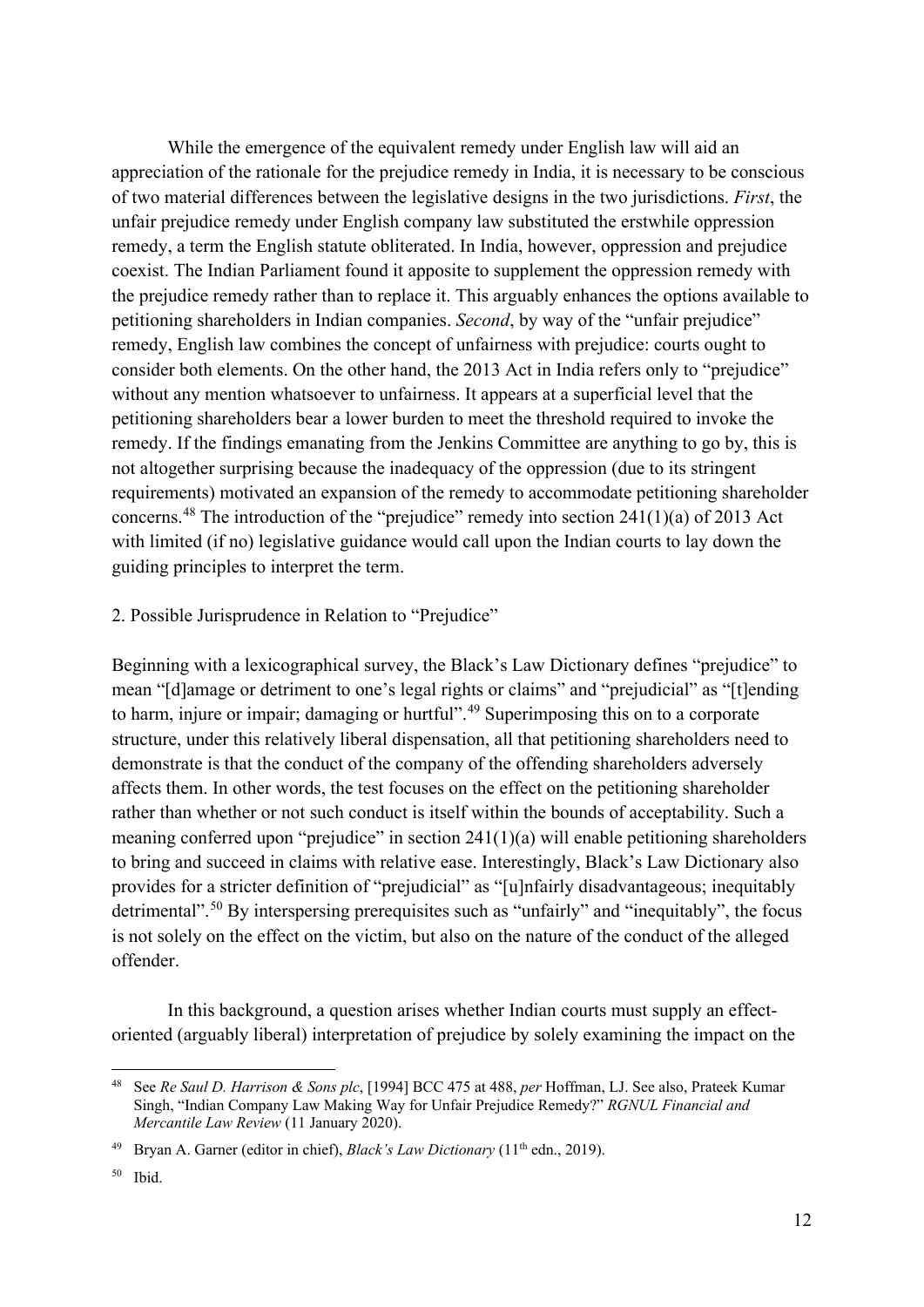petitioning shareholders, or whether they must go by a conduct- and effect-oriented (arguably strict) approach and impose a requirement that the offending shareholders' conduct must also be unfair or inequitable. Before seeking an answer to this question, it would be apt to take a brief sojourn into the manner in which English law has developed that could help enlighten one's understanding of section 241 of the 2013 Act.

By utilizing the expression "unfair prejudice", the English Companies Act per force adopts the strict approach to prejudice as enshrined in the statute itself. As the editors of the Gowers's Principles of Modern Company Law note:<sup>[51](#page-12-0)</sup> "In a number of cases the courts have stressed that the section itself requires prejudice to the minority which is unfair, and not just prejudice per se." More specifically, Neill, LJ expounded in *Re Saul D Harrison & Sons plc*: [52](#page-12-1)

"The conduct must be both prejudicial (in the sense of causing prejudice or harm to the relevant interest) and also unfairly so; conduct may be unfair without being prejudicial or prejudicial without being unfair, and it is not sufficient if the conduct satisfies only one of these tests …"

Interestingly, it is the "unfairness" requirement that has been at play before the English courts, which "is simply another way of putting the point that only legitimate expectations are protected by the section, not every factual expectation which the petitioner may entertain."[53](#page-12-2) Courts have embarked upon considering whether the offending shareholders' conduct amounts to "commercial unfairness".<sup>[54](#page-12-3)</sup> In order to constitute commercial unfairness, it is necessary to consider whether the petitioning shareholders are entitled to "something more"<sup>[55](#page-12-4)</sup> than the legal rights they enjoyed under company law as well as the memorandum and articles of association of the company. While English courts initially treated these additional factors as "legitimate expectations" of the petitioner shareholders, a term borrowed from public law, the more recent jurisprudence treats them as "equitable considerations", thereby drawing from private law instead. [56](#page-12-5) The existence of these factors would enable the petitioner shareholders to succeed in invoking the unfair prejudice remedy. The jurisprudence developed in England focuses cumulatively on both the conduct of the offending shareholders and its effect on the petitioning shareholders.

In this light, at least three methods are available to the Indian courts in interpreting the scope of the prejudice remedy. *First*, courts may adopt a literal interpretation of prejudice

<span id="page-12-0"></span><sup>51</sup> Davies & Worthington, *supra* note [47](#page-10-10) at p. 672.

<span id="page-12-1"></span><sup>52</sup> *Supra* note [48](#page-11-3) at 499.

<span id="page-12-2"></span><sup>53</sup> Davies & Worthington, *supra* note [47](#page-10-10) at p. 673.

<span id="page-12-3"></span><sup>54</sup> *Re Saul D Harrison & Sons plc*, *supra* note [48](#page-11-3) at 488.

<span id="page-12-4"></span><sup>55</sup> Ibid 490.

<span id="page-12-5"></span><sup>56</sup> *O'Neill*, *supra* note [31](#page-8-5) at 1102; Davies & Worthington, *supra* note [47](#page-10-10) at p. 665. Such equitable considerations are discussed in detail in Part III below in the context of the conditional limb in section 242 of the 2013 Act.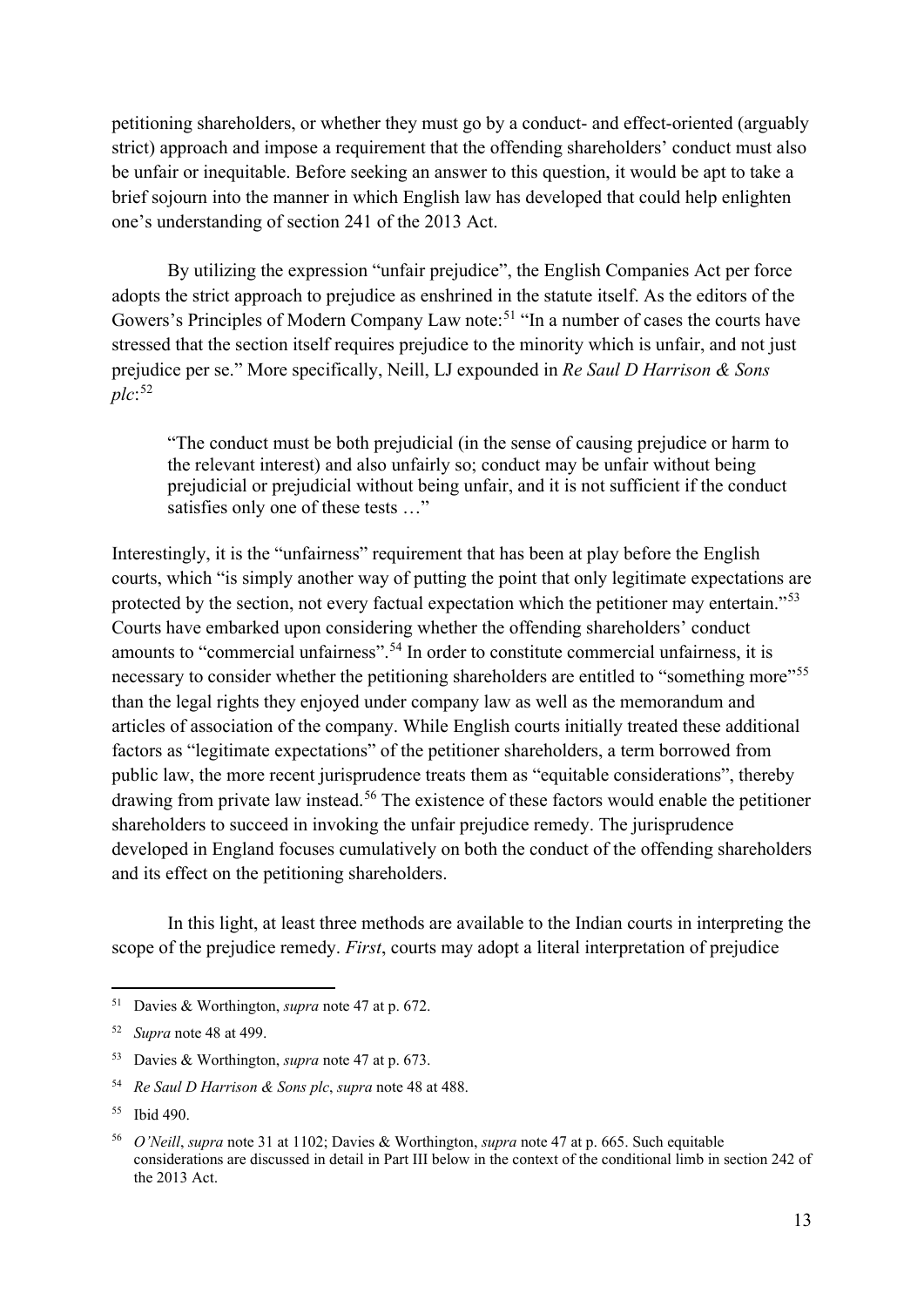using the liberal dispensation, whereby they only consider the effect of possible corporate conduct on the petitioning shareholders, i.e., whether they have suffered any harm, injury or impairment, regardless of the nature and acceptability of the conduct.<sup>[57](#page-13-0)</sup> Attractive as this may be for petitioning shareholders, such interpretation fails to fit within the legislative scheme of section 241(1)(a). From the statutory perspective, such an interpretation will lower the bar so significantly for petitioning shareholders that it will likely render the oppression remedy under the very same statutory provision otiose. After all, why would any petitioning shareholder even attempt to discharge the higher burden of establishing oppression (which requires the elements of both conduct of the offending shareholder and effect on the petitioning shareholder) when it can simply grab the low hanging fruit by displaying effect? This is bound not only to open the floodgates for prejudice litigation, but also disrupt the conduct of the business enterprise of the company if all corporate decisions, even those that are taken in the broader interest of the company and its shareholders as a whole, are liable to questioning by petitioning shareholders whose specific interests may be adversely affected. This paper advocates against the liberal effect-oriented approach, which then leads to other plausible methods.

*Second*, and in order to address the concerns arising from the previous method, courts may adopt the more stringent definition of prejudice that takes into account both the nature of the offending conduct as well as its impact on the petitioning shareholders.<sup>[58](#page-13-1)</sup> This will necessitate the incorporation of principles of fairness as well as equitable considerations, an approach that make this similar to that prevailing under English law. Another way of looking at this method is as if the courts were to read in the concept "unfairness" into the prejudice remedy to treat it as "unfair prejudice", which then leads courts to examine whether the acts of the offending shareholders amount to "commercial unfairness".<sup>[59](#page-13-2)</sup> Under such a dispensation, Indian courts may well rely upon English case law for inspiration.<sup>[60](#page-13-3)</sup> Given the legislative history under the English Companies Act, the fact that the unfair prejudice remedy sought to mitigate the rigidity of the oppression remedy would suggest that the bar for petitioning shareholders would be lower than that of oppression, but not as low as in the case of the first method above.

<span id="page-13-4"></span>*Third*, and a method that will produce nearly the same result as the second above, is for courts to apply the rule of construction of *noscitur a sociis* in interpreting the term "prejudicial" in section 241(1)(a) of the 2013 Act. Black's Law Dictionary refers to it as a "cannon of construction holding that the meaning of an unclear word or phrase … should be

<span id="page-13-0"></span>See *supra* note 48 and accompanying text.

<span id="page-13-1"></span><sup>58</sup> See *supra* note [50](#page-11-4) and accompanying text.

<span id="page-13-2"></span><sup>&</sup>lt;sup>59</sup> Interestingly, Indian courts have not been averse to alluding to the expression "unfair prejudice" in the context of affected shareholders even in the pre-2013 Act era. See e.g., *V.S. Krishnan*, *supra* note [33](#page-8-4) at para. 25.

<span id="page-13-3"></span><sup>60</sup> See also, Shreyas Jayasimha & Rohan Tigadi, "Arbitrability of Oppression, Mismanagement and Prejudice Claims in India: Need for a Re-think?", 11 *NUJS Law Review* 4 (2018).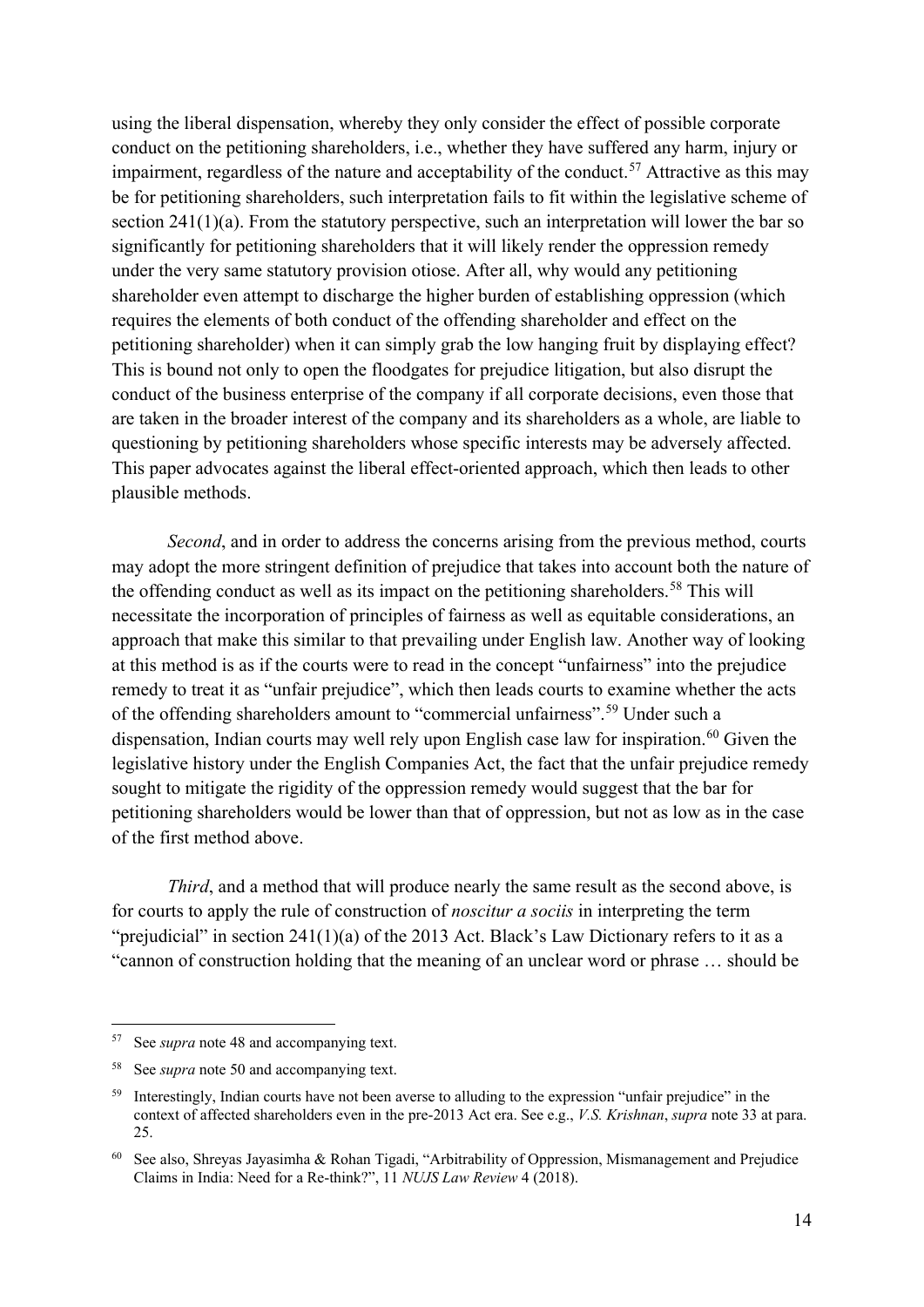<span id="page-14-0"></span>determined by the words immediately surrounding it".<sup>[61](#page-14-1)</sup> The Supreme Court noted that "where the intention of the legislature in associating wider words with words of narrower significance is doubtful, or otherwise not clear that the said Rule of construction can be usefully applied. It can also be applied where the meaning of the words of wider import is doubtful".[62](#page-14-2) The Court went on to note that "noscitur a sociis is a legitimate Rule of construction to construe the words of an Act of Parliament with reference to the words found in immediate connection with them".[63](#page-14-3) It also clarified that the rule is most useful "when the intention of the legislature in associating wider words with words of narrowest significance is doubtful or otherwise not clear".[64](#page-14-4) Given the lack of any indication regarding Parliamentary intention in the introduction of the concept of prejudice (wider in terms) alongside that of the previously well-established concept of oppression (narrower in scope), there is sufficient reason to interpret prejudice in a more stringent manner in light of the concept of oppression.

No matter which methods the courts adopt, and similar to the context of oppression, the incidence of prejudice will have to be determined based on the facts and circumstances of each case. As Hoffmann, LJ noted, albeit in the context of unfair prejudice under English law, the "concept of fairness must be applied judicially and the context which it is given by the courts must be based upon rational principles", and that the court "has a very wide discretion, but it does not sit under a palm tree".<sup>[65](#page-14-5)</sup> Given the novelty surrounding the prejudice remedy and the lack of guidance regarding the legislative intention behind its introduction, one cannot but await rationalisation of the principles by the judiciary.

#### *C. Mismanagement*

The mismanagement remedy, contained in section 241(1)(b) of the 2013 Act, knows of no English parallel.<sup>[66](#page-14-6)</sup> It first took the form of section 398 of the 1956 Act at the instance of the Bhabha Report which, after reviewing the oppression provision in the English Companies Act 1948, noted that "its scope may be appropriately enlarged to cover not only the cases of oppression to a minority of shareholders but also of gross mismanagement of the affairs of a company which cannot be otherwise suitably dealt with under the other provisions of the Act".<sup>[67](#page-14-7)</sup> In some ways, the mismanagement remedy seeks to mitigate the rigour of the oppression remedy.

<span id="page-14-1"></span><sup>61</sup> Garner, *supra* note [49.](#page-11-5)

<span id="page-14-2"></span><sup>62</sup> *Subramanian Swamy v. Union of India*, (2016) 7 SCC 221 at para. 71, citing *State of Bombay v. Hospital Mazdoor Sabha*, AIR 1960 SC 610.

<span id="page-14-3"></span><sup>63</sup> *Subramanian Swamy*, *supra* note [62](#page-14-0) at para. 74, citing *Ahmedabad (P) Primary Teachers' Assn v. Administrative Officer*, (2004) 1 SCC 755.

<span id="page-14-4"></span><sup>64</sup> *Subramanian Swamy*, *supra* note [62](#page-14-0) at para. 74.

<span id="page-14-5"></span><sup>65</sup> *O'Neill*, *supra* note [31](#page-8-5) at 1098.

<span id="page-14-6"></span><sup>66</sup> Jayasimha & Tigadi, *supra* not[e 60;](#page-13-4) Ramaiya, *supra* not[e 26](#page-7-8) at p. 4079.

<span id="page-14-7"></span><sup>67</sup> *Supra* note [14](#page-5-7) at 149.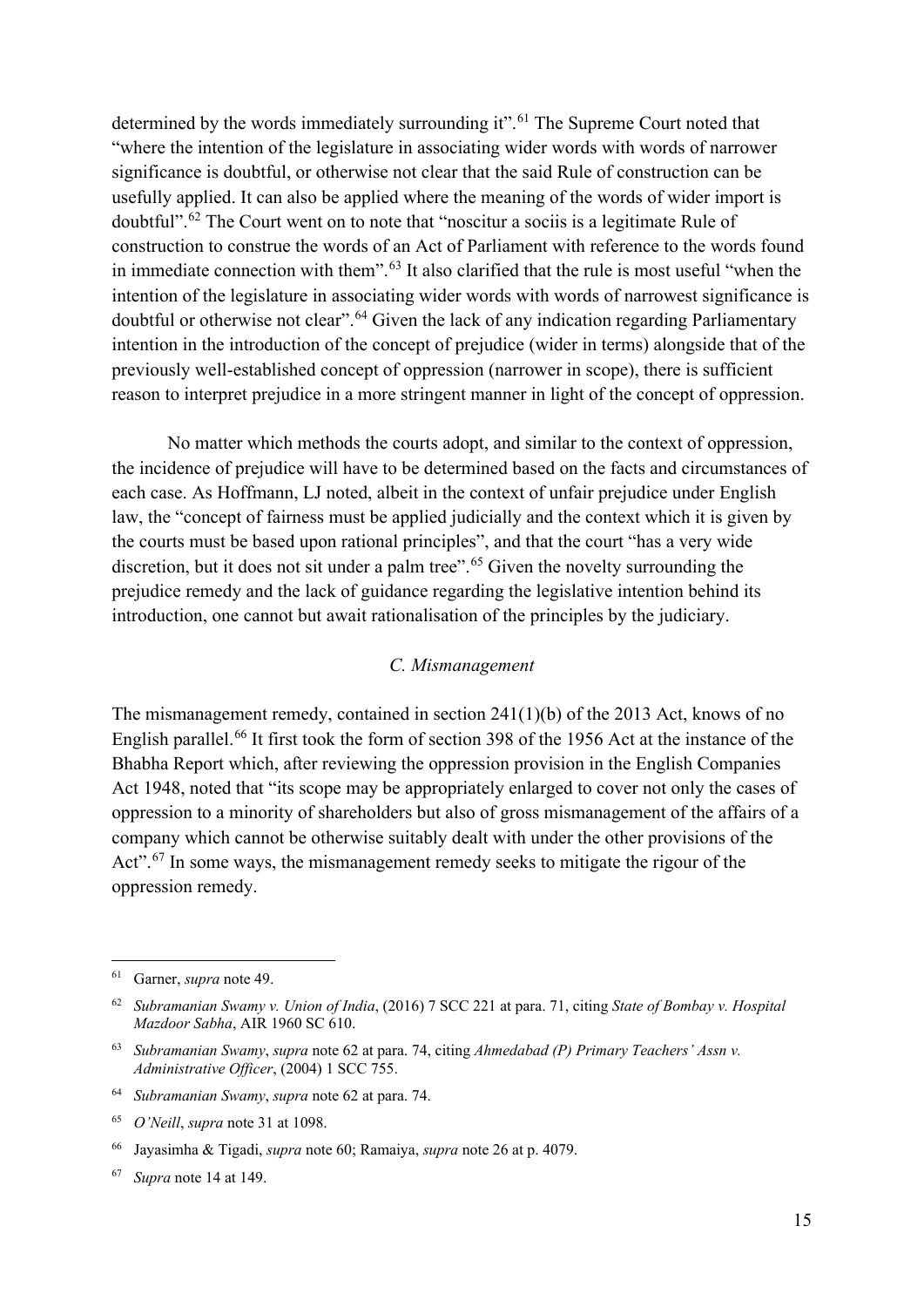The mismanagement remedy applies when two conditions are fulfilled.[68](#page-15-0) *First*, there must be a material change in the management or control of the company, which could occur in various ways including alteration of the board, manager or ownership of the company (the cause). *Second*, such change must be the reason that the company conducts its affairs in a manner that is prejudicial to the interests of the company or its shareholders (the effect). Courts have observed that the mismanagement remedy is wider than the oppression remedy.<sup>[69](#page-15-1)</sup> This is not only evident from the language of section  $241(1)(b)$ , but also the rationale for the introduction of mismanagement as a distinct remedy. In comparison with section 398 of the 1956 Act, which applied only if the change was prejudicial to the interest of the company, section 241(1)(b) of the 2013 Act expands the effect to include a change that is prejudicial to the shareholders or any class thereof.

Apart from having to recognise the statutory change described above, the jurisprudence developed under section 398 of the 1956 continues to hold good under the new legislation as well.[70](#page-15-2) However, unlike the 1956 Act, under which mismanagement was a standalone remedy, the 2013 Act incorporates a material change by which cases involving mismanagement are subject to the conditional limb by which, in order for petitioning shareholders to successfully invoke the remedy, they must also establish the existence of the grounds for just and equitable winding up. It is to the conditional limb, and its impact on the exercise of shareholder remedies, that the next Part turns.

## **III. "JUST AND EQUITABLE" GROUNDS: THE CONDITIONAL LIMB**

Section 242(1) of the 2013 Act governs the conditional limb, and provides:

**Powers of Tribunal.**—(1) If, on any application made under section 241, the Tribunal is of the opinion—

- (a) that the company's affairs have been or are being conducted in a manner prejudicial or oppressive to any member or members or prejudicial to public interest or in a manner prejudicial to the interests of the company; and
- (b) that to wind up the company would unfairly prejudice such member or members, but that otherwise the facts would justify the making of a winding-up order on the ground that it was just and equitable that the company should be wound up,

the Tribunal may, with a view to bringing to an end the matters complained of, make such order as it thinks fit.

<span id="page-15-0"></span><sup>68</sup> See Ramaiya, *supra* not[e 26](#page-7-8) at p. 4079.

<span id="page-15-1"></span><sup>69</sup> See e.g., *Mohanlal Ganpatram*, *supra* note [23](#page-6-11) at para 28.

<span id="page-15-2"></span><sup>70</sup> Hence, this remedy does not require further elaboration.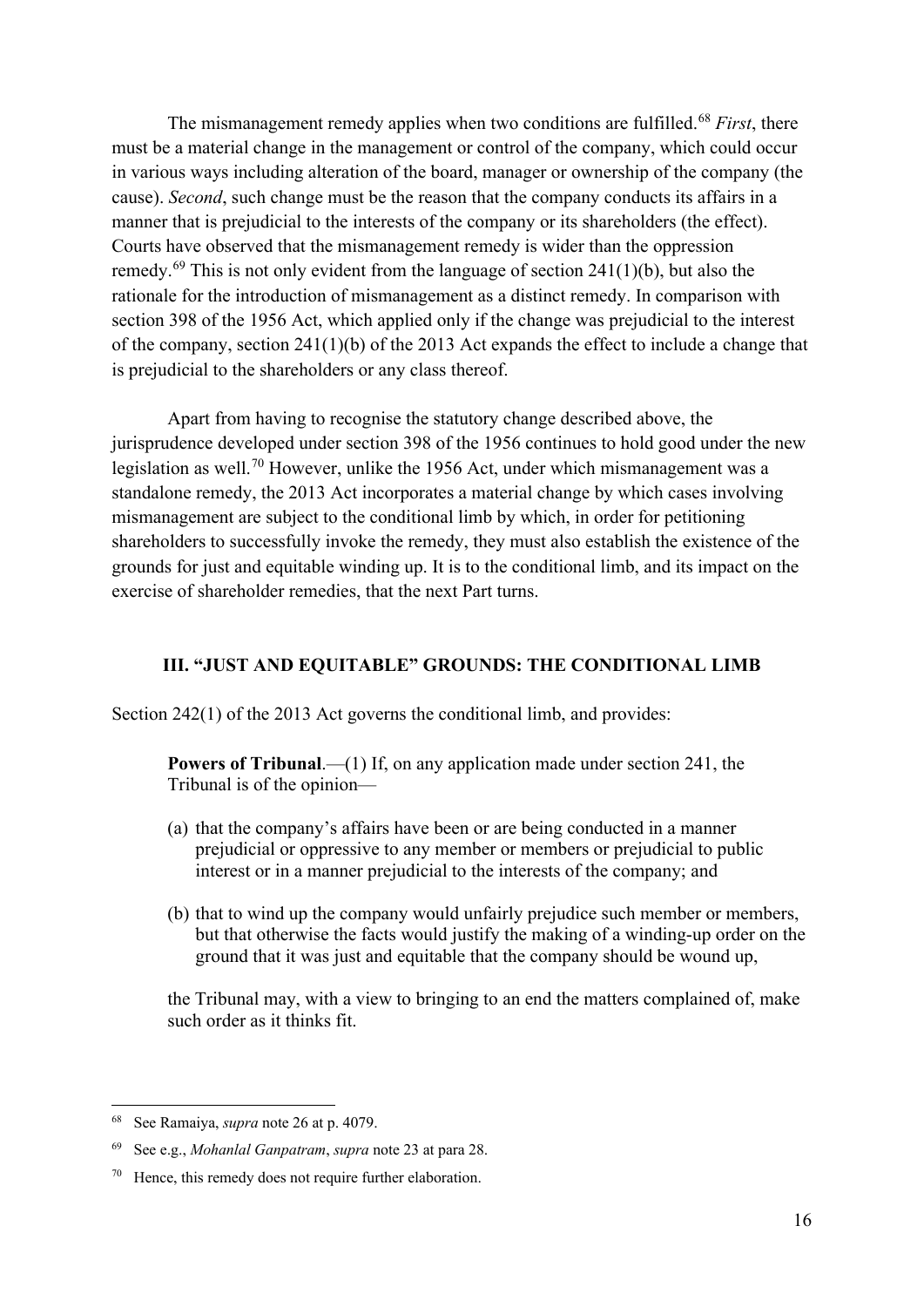The conditional limb contained in clause (b) above makes amply clear that oppression, prejudice and mismanagement are alternative remedies to winding up, not independent ones.

## *A. Rationale and Evolution*

Historically, the only remedy available to shareholders victimized by offending conduct of the company or its dominant shareholders was a winding up of the company on "just and equitable" grounds, something that modern day vocabulary would refer to as a "nuclear option". As P.N. Bhagwati, J noted:<sup>[71](#page-16-0)</sup>

That remedy was however totally inadequate for it meant killing the company for the purpose of putting an end to the oppression and mismanagement. But killing the company would be a singularly clumsy method of ending oppression and mismanagement and such a course might well turn out to be against the interests of the minority shareholders. The liquidation of the company may result in the sale of its asset at break-up value, which may be small and the minority who, urged by the oppression of the majority, petitions for a winding up order may in effect play its opponent's game, for the only available purchaser of the assets of the company may be the very majority whose oppression has driven the minority to seek redress.<sup>[72](#page-16-1)</sup>

Based on similar reasoning, the Cohen Committee in England recommended the oppression remedy as an alternative to winding up.<sup>[73](#page-16-2)</sup> This not only found its way into section 210 of the English Companies Act 1948, but also into sections 153C and 153D of the Indian Companies Act, 1913.<sup>[74](#page-16-3)</sup> Interestingly, the 1956 Act introduced a material difference. It imposed the conditional limb only for oppression,<sup>[75](#page-16-4)</sup> but not for mismanagement (which took the shape of an independent remedy)<sup>76</sup>. Hence, under that legislation, petitioning shareholders bringing a case for oppression had to demonstrate the satisfaction of the conditional limb, but those asserting mismanagement were free of that burden. The rationale behind such a dichotomous approach is yet unclear.<sup>[77](#page-16-6)</sup>

<span id="page-16-0"></span><sup>71</sup> *Mohanlal Ganpatram*, *supra* not[e 23](#page-6-11) at para 29.

<span id="page-16-1"></span><sup>72</sup> See also, *Elder*, *supra* note [18](#page-6-12) at 54, *per* Lord President (Cooper) (observing: "In many cases, moreover, the cure would have been worse than the disease owing to the prejudice likely to be inflicted upon the applicants for relief as a result of a compulsory liquidation of the company").

<span id="page-16-2"></span><sup>73</sup> *Supra* note [12](#page-5-8) at para. 60.

<span id="page-16-3"></span><sup>74</sup> *Mohanlal Ganpatram*, *supra* not[e 23](#page-6-11) at para 29; *K.R.S. Narayana Iyengar*, *supra* note [31](#page-8-5) at para. 10.

<span id="page-16-4"></span><sup>75</sup> Companies Act, 1956, s. 397(2)(b).

<span id="page-16-5"></span><sup>76</sup> Companies Act, 1956, s. 398.

<span id="page-16-6"></span> $77$  The Bhabha Committee, which spearheaded the effort leading to the 1956 Act, had stated that "under our proposals we do not contemplate that shareholders who complain that the affairs of their company are being managed in a manner prejudicial to the interests of the company should be required also to prove that the facts disclose such a state of affairs as would justify the making of a winding-up order". See *supra* note [14](#page-5-7) at para. 202. The draftspersons of the 1956 Act appear to have shut their eyes partly to these recommendations, as the legislation accepts them for mismanagement, but not for oppression.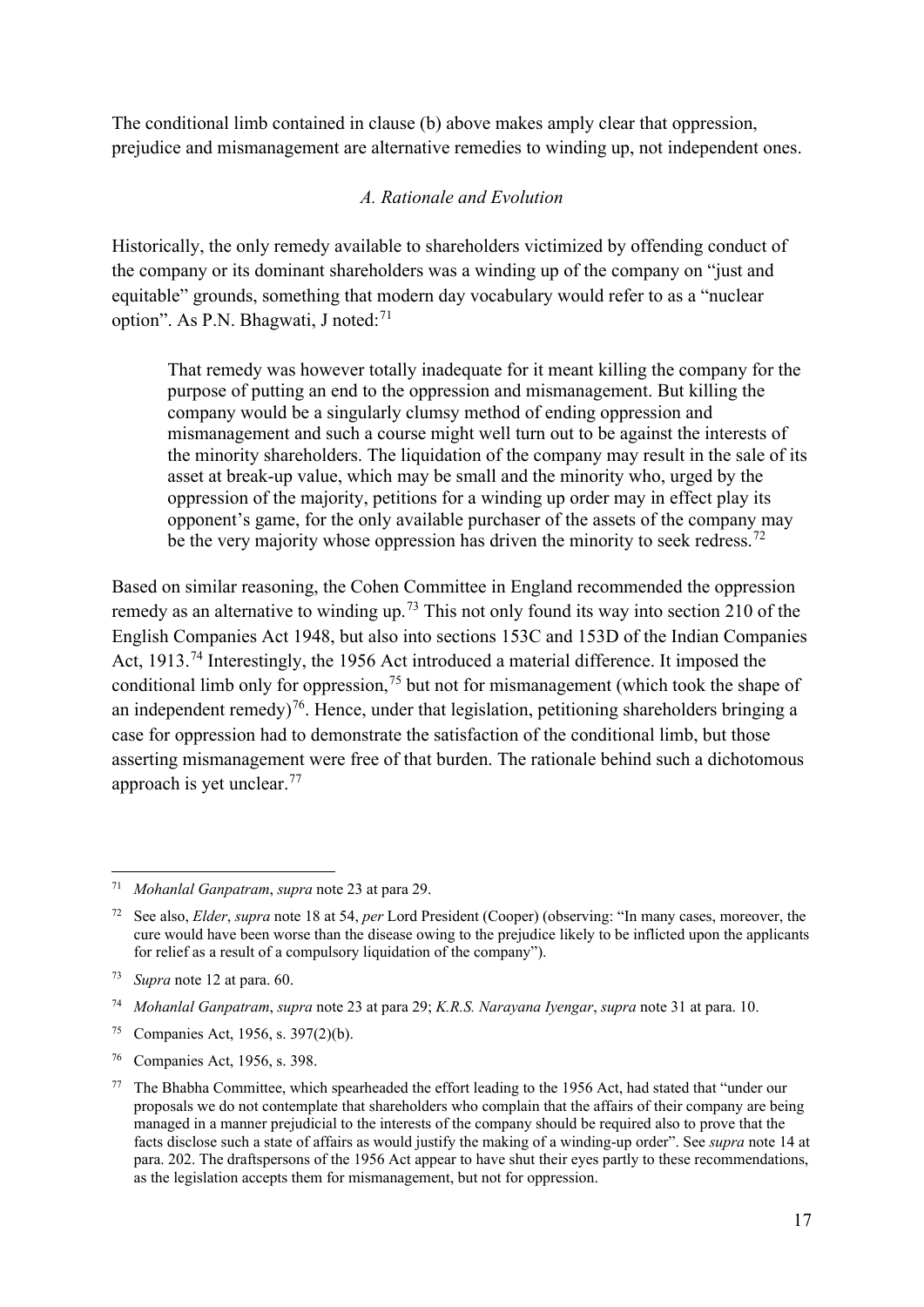Rumblings of discontent with the conditional limb soon began developing. The Jenkins Committee in England noted "that a case for winding up under the just and equitable rule at the instance of a contributory is difficult to establish and it is suggested that there is no sufficient reason for making the establishment of such a case an essential condition of intervention by the Court."[78](#page-17-0) A committee in India headed by Rajinder Sachar, J echoed similar sentiments: "We are also of the opinion that [the conditional limb] impose[s] as an essential condition of intervention by the Court a state of facts often difficult to establish. We see no sufficient reason for making out a case of oppression that the facts should also justify the making of a winding up order."<sup>[79](#page-17-1)</sup>

Despite the commonality of the critique surrounding the conditional limb, the law reform process in England and India have proceeded in diametrically opposite ways. In transforming the oppression remedy into one of unfair prejudice, section 459 of the English Companies Act 1985 also eliminated the conditional limb, thereby making it an independent remedy rather than an alternative one.<sup>[80](#page-17-2)</sup> Hence, petitioning shareholders under English law bringing an unfair prejudice claim need not demonstrate the existence of grounds for just and equitable winding up, and that to wind up the company would be unfairly prejudicial to the shareholders. However, in India, the conditional limb has continued to hold sway even in the 2013 Act, and that too without any deliberations whatsoever regarding its continued utility.<sup>[81](#page-17-3)</sup> Even more, it is now applicable to the mismanagement remedy as well. By making the conditional limb a prerequisite for oppression, prejudice as well as mismanagement, the 2013 Act unifies the earlier dichotomous approach. Accordingly, petitioning shareholders claiming mismanagement now have to establish the conditional limb, an onus they did not carry under the 1956 Act, thereby making the remedy more stringent under the current legislation. Courts too have constantly reiterated that without establishing the conditional limb, petitioning shareholders are not entitled to relief under the substantive limb (previously oppression, and now prejudice as well as mismanagement).<sup>[82](#page-17-4)</sup>

# <span id="page-17-5"></span>*B. Equitable Considerations: "Quasi Partnership"*

The concept of "just and equitable" winding up precedes that of remedies such as oppression, prejudice and mismanagement. Hence, the jurisprudence developed thereunder is relevant for determining whether the conditional limb is satisfied. The statutory manifestation is

<span id="page-17-0"></span><sup>78</sup> *Supra* note [43](#page-10-11) at para. 201.

<span id="page-17-1"></span><sup>79</sup> Ministry of Law, Justice & Company Affairs, Government of India, *Report of the High-Powered Expert Committee in Companies and MRTP Acts* (August 1978), para. 7.11

<span id="page-17-2"></span><sup>&</sup>lt;sup>80</sup> Such a regime finds a mirror image in section 994 of the Companies Act 2006, which is currently in force.

<span id="page-17-3"></span><sup>&</sup>lt;sup>81</sup> See *supra* note [39](#page-10-12) and accompanying text (not paying heed to the exhortations of the Sachar Committee).

<span id="page-17-4"></span><sup>82</sup> See, *Hanuman Prasad Bagri*, *supra* note [24](#page-7-9) at para. 3 (noting that petitioning shareholders "have to make out a case for winding up of the company on just and equitable grounds. If the facts fall short of the case set out for winding up on just and equitable grounds no relief can be granted"); *Rajahmundry Electric Supply Corporation Ltd. v. A. Nageswara Rao*, (1956) 26 Comp. Cas. 91 (SC) at para. 6 (observing that where "the facts proved do not make out a case for winding up … no order could be passed [for the substantive remedy]")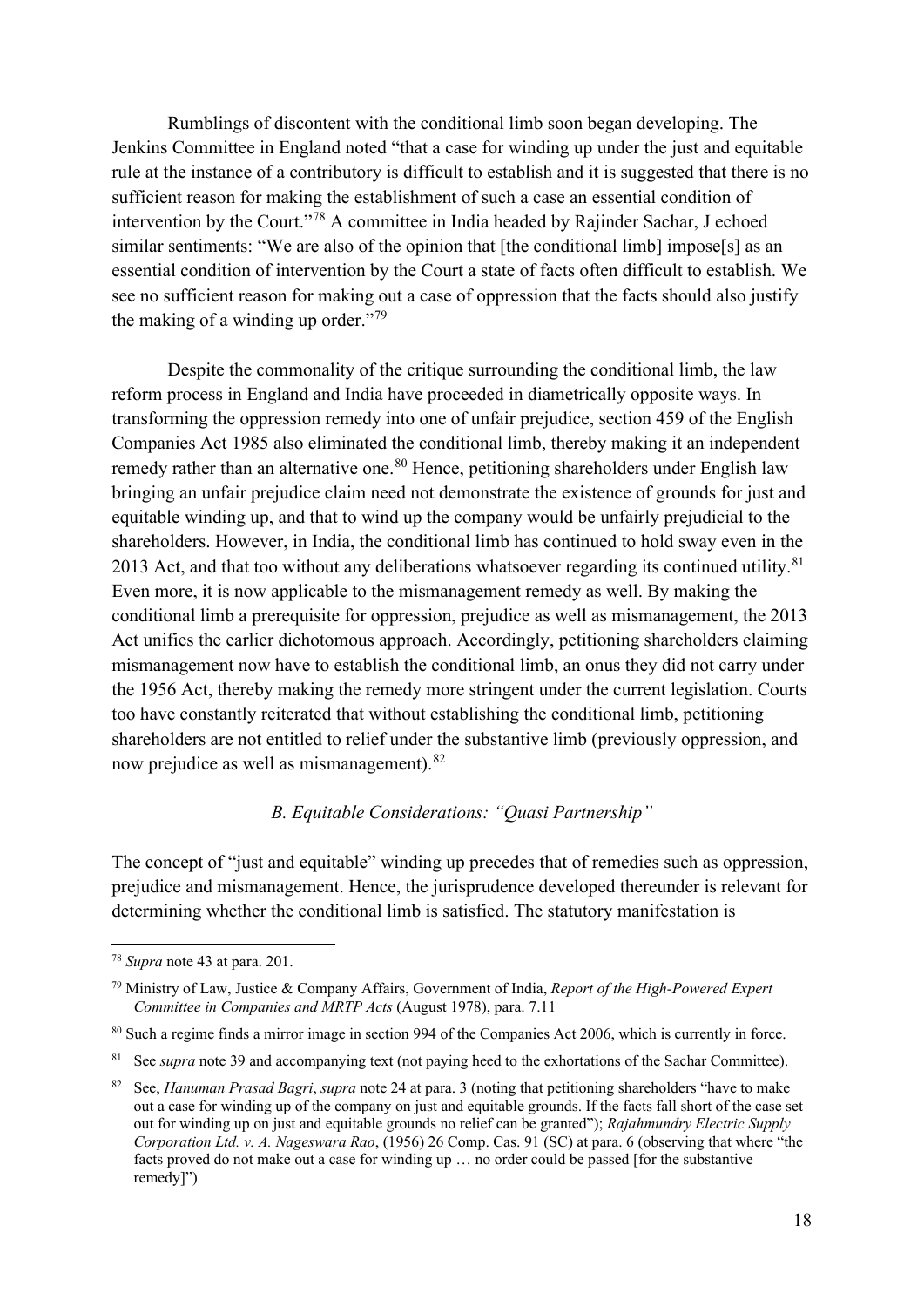<span id="page-18-8"></span><span id="page-18-0"></span>contained in section 271(e) of the 2013 Act, which provides that a company may be wound up by a court if it is "of the opinion that it is just and equitable that the company should be wound up"<sup>.[83](#page-18-1)</sup> Courts have retained for themselves considerable discretion in defining the boundaries of this ground.<sup>[84](#page-18-2)</sup> Having been statutorily conferred the explicit licence to do so, courts have embraced equitable considerations in arriving at a finding whether a company is to be wound up on just and equitable grounds.

More than a century ago, courts for this purpose began to analogize small and closely held companies to partnerships, and draw upon principles relating to dissolution of partnerships. In *Yenidje Tobacco*, an English court held that it is necessary to apply partnership principles to a company "where in substance it is a partnership in the form or the guise of a private company".[85](#page-18-3) Accordingly, considerations pertaining to the dissolution of a partnership pervade the space of liquidation of a company on just and equitable grounds.<sup>[86](#page-18-4)</sup> The House of Lords developed these principles in the *locus classicus* of *Ebrahimi v.*  Westbourne Galleries Ltd., <sup>[87](#page-18-5)</sup> where it reemphasised that the words "just and equitable" enabled courts to look beyond simply the legal rights of the parties:<sup>[88](#page-18-6)</sup>

The words are a recognition of the fact that a limited company is more than a mere legal entity, with a personality in law of its own: that there is room in company law for recognition of the fact that behind it, or amongst it, there are individuals, with rights, expectations and obligations inter se which are not necessarily submerged in the company structure.

Treating such companies as "quasi-partnerships", it enables courts to look past the formal legal structure of a company, the memorandum and articles of association and other agreements to the substantive nature of the relationships between the parties to apply equitable considerations. In doing so, the House of Lords laid down its precise tests that are now renowned in the common law world for when a company becomes a quasi-partnership for this purpose: [89](#page-18-7)

<span id="page-18-7"></span><sup>89</sup> Ibid.

<span id="page-18-1"></span><sup>&</sup>lt;sup>83</sup> Its predecessor can be found in section 433(f) of the 1956 Act. Since this remedy is based on equitable consideration, petitioning shareholders are required to come with clean hands. *Atmaram Modi v. ECL Agrotech Ltd.*, (1999) 98 Comp. Cas. 463 (CLB) at para. 18; *CR Datta on Company Law* (7th edn., LexisNexis, 2017) at p. 3.311.

<span id="page-18-2"></span><sup>&</sup>lt;sup>84</sup> For instance, courts have been unanimous in holding that, even though the "just and equitable" ground appears in the statute after several more specific grounds, the principle of *ejusdem generis* is inapplicable in interpreting it. See, *In re Yenidje Tobacco Company, Limited*, [1916] 2 Ch. 426 at 432. See also, *Rajahmundry Electric*, *supra* note [82](#page-17-5) at para. 10.

<span id="page-18-3"></span><sup>85</sup> *Yenidje Tobacco*, *supra* note [84](#page-18-0) at 432.

<span id="page-18-4"></span><sup>86</sup> See also, *Loch v. John Blackwood, Limited*, [1924] A.C. 783.

<span id="page-18-5"></span><sup>87</sup> [1973] A.C. 360.

<span id="page-18-6"></span><sup>88</sup> Ibid at 379, *per* Lord Wilberforce.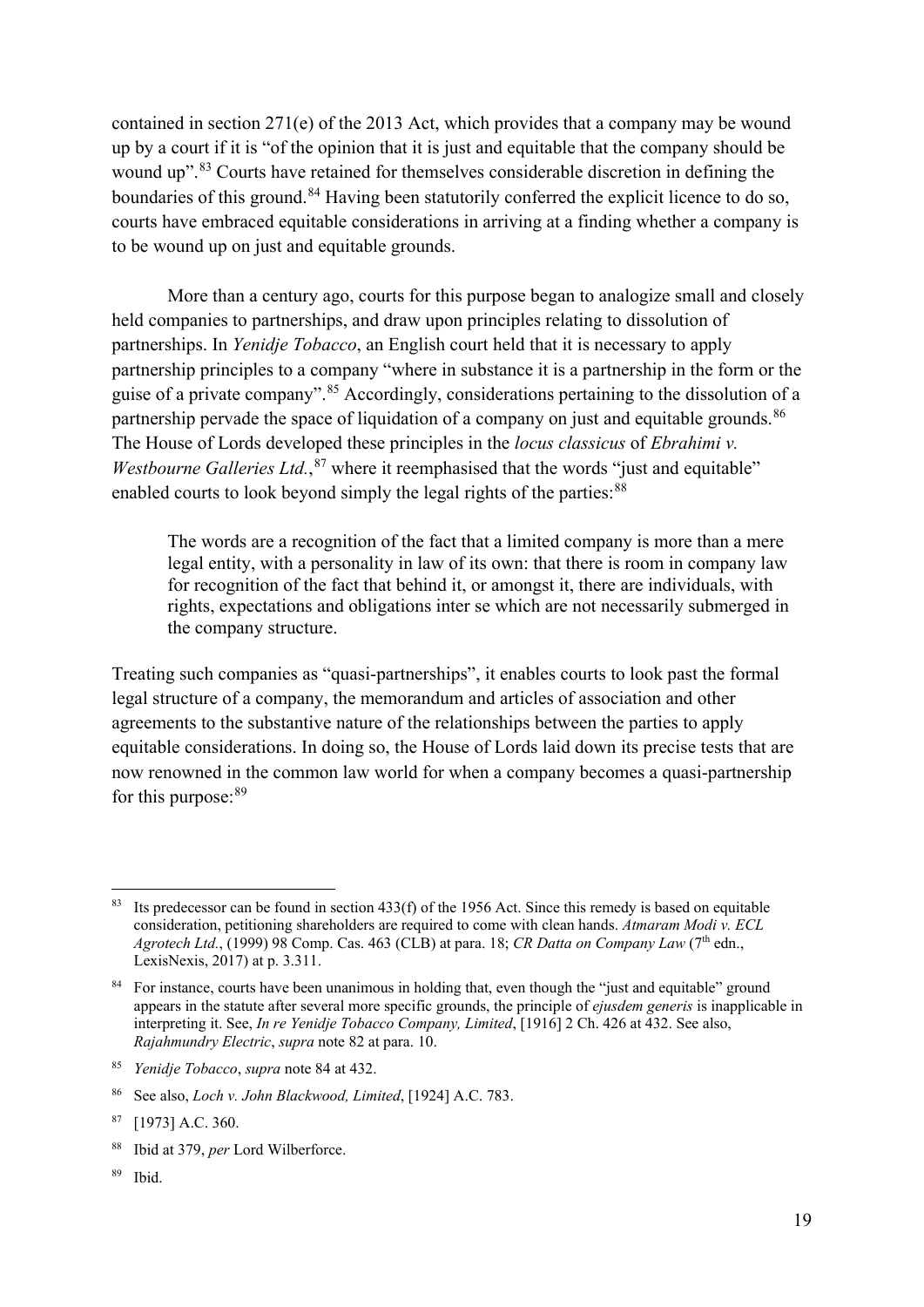The superimposition of equitable considerations requires something more, which typically may include one, or probably more, of the following elements: (i) an association formed or continued on the basis of a personal relationship, involving mutual confidence—this element will often be found where a pre-existing partnership has been converted into a limited company; (ii) an agreement, or understanding, that all, or some (for there may be "sleeping" members), of the shareholders shall participate in the conduct of the business; (iii) restriction upon the transfer of members' interest in the company—so that if confidence is lost, or one member is removed from management, he cannot take out his stake and go elsewhere.

<span id="page-19-0"></span>Despite sounding a note of caution that Indian courts will have to "adjust, adapt, limit or extend"<sup>[90](#page-19-2)</sup> principles from English decisions to suit the local circumstances, they have lent credence to the broader principles without upending them.[91](#page-19-3) In *Hind Overseas*, the Supreme Court aptly observed: [92](#page-19-4)

<span id="page-19-1"></span>… In a given case the principles of dissolution of partnership may apply squarely if the apparent structure of the company is not the real structure and on piercing the veil it is found that in reality it is a partnership. …

The principle of 'just and equitable' clause baffles a precise definition. It must rest with the judicial discretion of the court depending upon the facts and circumstances of each case. These are necessarily equitable considerations and may, in a given case, be superimposed on law. Whether it would be so done in a particular case cannot be put in the strait-jacket of an inflexible formula. $93$ 

The last observation above gains prominence because the existence of a quasi-partnership is ultimately a fact-based determination. This is because, as the Supreme Court has noted, "Parliament, while enacting a statute, cannot think of all situations which may emerge in giving effect to the statutory provision" and hence courts need to adopt "a holistic approach of the matter".[94](#page-19-6) Given that "the just and equitable clause could kick-in in myriad situations",<sup>[95](#page-19-7)</sup> courts have adopted varying approaches to the application of the quasipartnership principle. At one end of the spectrum, courts have been unwilling to recognise quasi-partnership unless the business was first set up as a partnership that the partners then converted into a company, of which they became shareholders and directors. [96](#page-19-8) At the other

<span id="page-19-6"></span><sup>94</sup> *M.S.D.C. Radharamanan*, *supra* note [91](#page-19-1) at para. 30.

<span id="page-19-2"></span><sup>90</sup> *Hind Overseas Private Limited v. Raghunath Prasad Jhunjhunwala*, (1976) 3 SCC 259 at para. 31.

<span id="page-19-3"></span><sup>91</sup> See also, *Needle Industries*, *supra* not[e 17](#page-6-9) at para. 48; *Sangramsingh P. Gaekwad*, *supra* note [25](#page-7-7) at para. 238 (noting: "It is now well-known that principles of quasi-partnership is not foreign to the concept of Companies Act"); *M. Ethiraj*, *supra* note [17](#page-6-9) at para. 30; *Kilpest Pvt. Ltd. v. Shekhar Mehra*, (1996) 10 SCC 696 at paras. 11-12; *M.S.D.C. Radharamanan v. M.S.D. Chandrasekhara Raja*, (2008) 6 SCC 750 at para. 32.

<span id="page-19-4"></span><sup>92</sup> *Hind Overseas*, *supra* note [90](#page-19-0) at paras. 32-33.

<span id="page-19-5"></span><sup>93</sup> See also, *Sangramsingh P. Gaekwad*, *supra* note [25](#page-7-7) at para. 237 (observing: "The true character of the company, the business realities of the situation should not be confined to a narrow legalistic view").

<span id="page-19-7"></span><sup>95</sup> *M. Ethiraj*, *supra* note [17](#page-6-9) at para. 41.5.

<span id="page-19-8"></span><sup>96</sup> *Cyrus Investment Pvt. Ltd.*, *NCLT Ruling*, *supra* note [2](#page-2-5) at para. 532.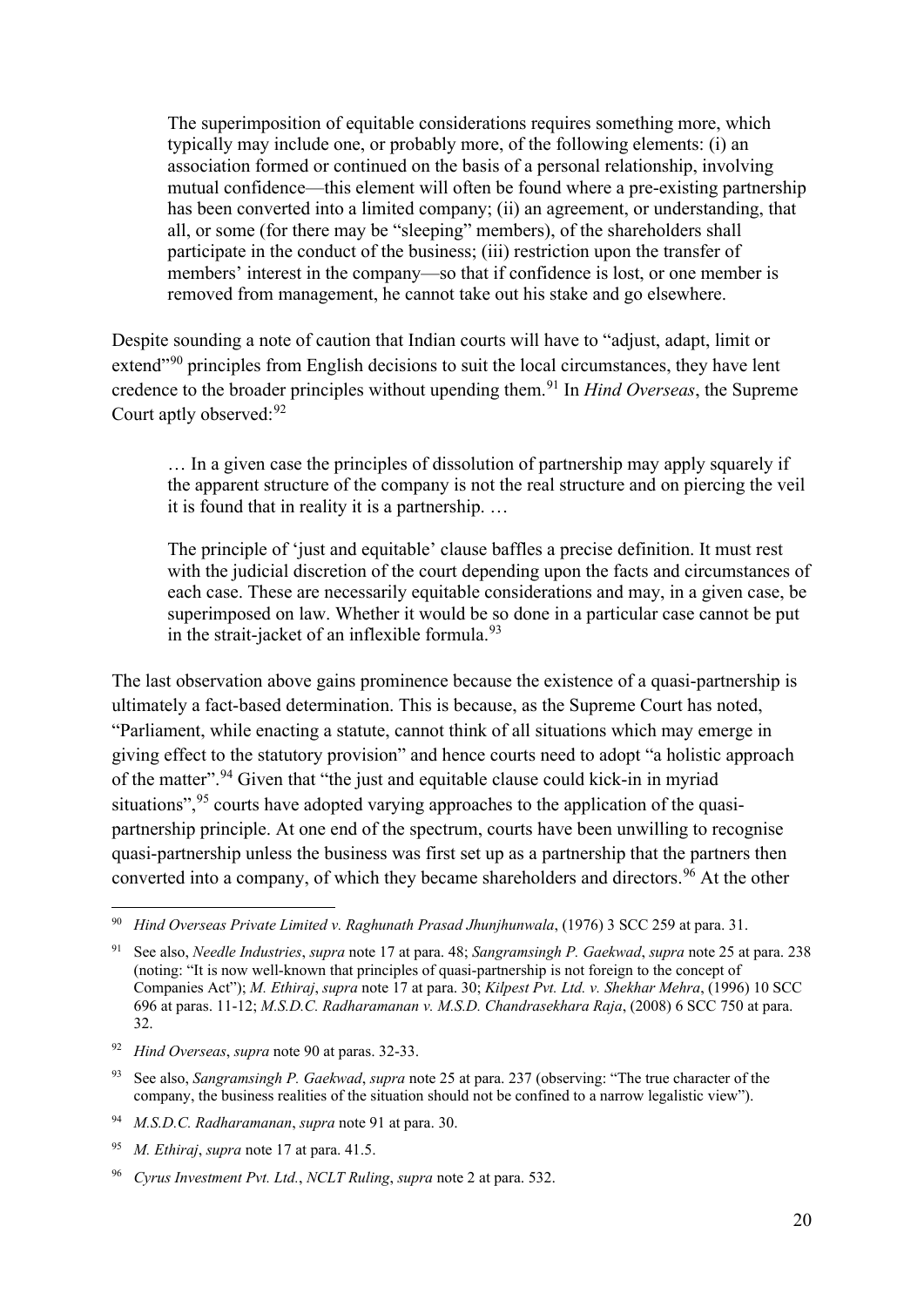end, they have been open to conferring the status of quasi-partnership even to a public listed company.[97](#page-20-0)

Although courts have recognised the lack of limitations in ascribing the character of a quasi-partnership to a company, they adopt such measures usually in the case of a deadlock, which cannot be resolved through means stipulated in its articles of association.<sup>[98](#page-20-1)</sup> A common feature in these cases of stalemate arises when the ownership of the company is distributed equally among the shareholders and where one of them is ousted from management of the company that also adversely affects their position as shareholder.<sup>[99](#page-20-2)</sup> Judged by the broader guidance emanating from the case law, it becomes clear that the notion of a quasi-partnership is capable of invocation only if the petitioning shareholder can establish an arrangement based on mutual trust and confidence, which exists over and above the legal agreements between the shareholders and directors and the constitutional documents pertaining to the company. While it is imprudent to rule out the existence of such equitable considerations in a large, professionally managed company, the circumstances of a small company or one that a group of friends or family members own and manage render it more feasible to attribute the character of a quasi-partnership to such companies.

Notwithstanding the wide nature of the discretion available to courts, they have sounded a note of restraint in that they must desist from invoking the principle of quasipartnership other than in exceptional circumstances. In the leading case of *Hind Overseas*, the Supreme Court noted: "When more than one family or several friends and relations together form a company and there is no right as such agreed upon for active participation of members who are sought to be excluded from management, the principles of dissolution of partnership cannot be liberally invoked".[100](#page-20-3) The Court has also counselled that the "submission that a limited company should be treated as a quasi-partnership should, therefore, not be easily accepted".<sup>[101](#page-20-4)</sup> Hence, the burden on petitioning shareholders to establish the existence of grounds for just and equitable winding-up is relatively high.

#### *C. Winding-up and Unfair Prejudice*

Even if just and equitable grounds exist, courts are required to determine whether to wind up the company would unfairly prejudice such member or members.<sup>[102](#page-20-5)</sup> This is an essential requirement because the oppression, prejudice and mismanagement remedies continue in

<span id="page-20-0"></span><sup>97</sup> *M. Ethiraj*, *supra* note [17](#page-6-9) at para. 41.5 (supporting the conclusion with the reasoning that a public company controlled by a group of shareholders could also be run like a family-owned company).

<span id="page-20-1"></span><sup>98</sup> *Yashovardhan Saboo*, *supra* not[e 16](#page-6-0) at para. 59.

<span id="page-20-2"></span><sup>99</sup> *Abnash Kaur v. Lord Krishna Sugar Mills*, (1974) Comp. Cas. 390 (Del) at para. 84; *Atmaram Modi*, *supra* note [83](#page-18-8) at para. 12.

<span id="page-20-3"></span><sup>100</sup> *Hind Overseas*, *supra* note [90](#page-19-0) at para. 32, followed in *Sangramsingh P. Gaekwad*, *supra* note [25](#page-7-7) at para. 239.

<span id="page-20-4"></span><sup>101</sup> *Kilpest Pvt. Ltd.*, *supra* note [91.](#page-19-1) See also, Ramaiya, *supra* note [26](#page-7-8) at p. 4599.

<span id="page-20-5"></span><sup>102</sup> Companies Act, 2013, s. 242(1)(b).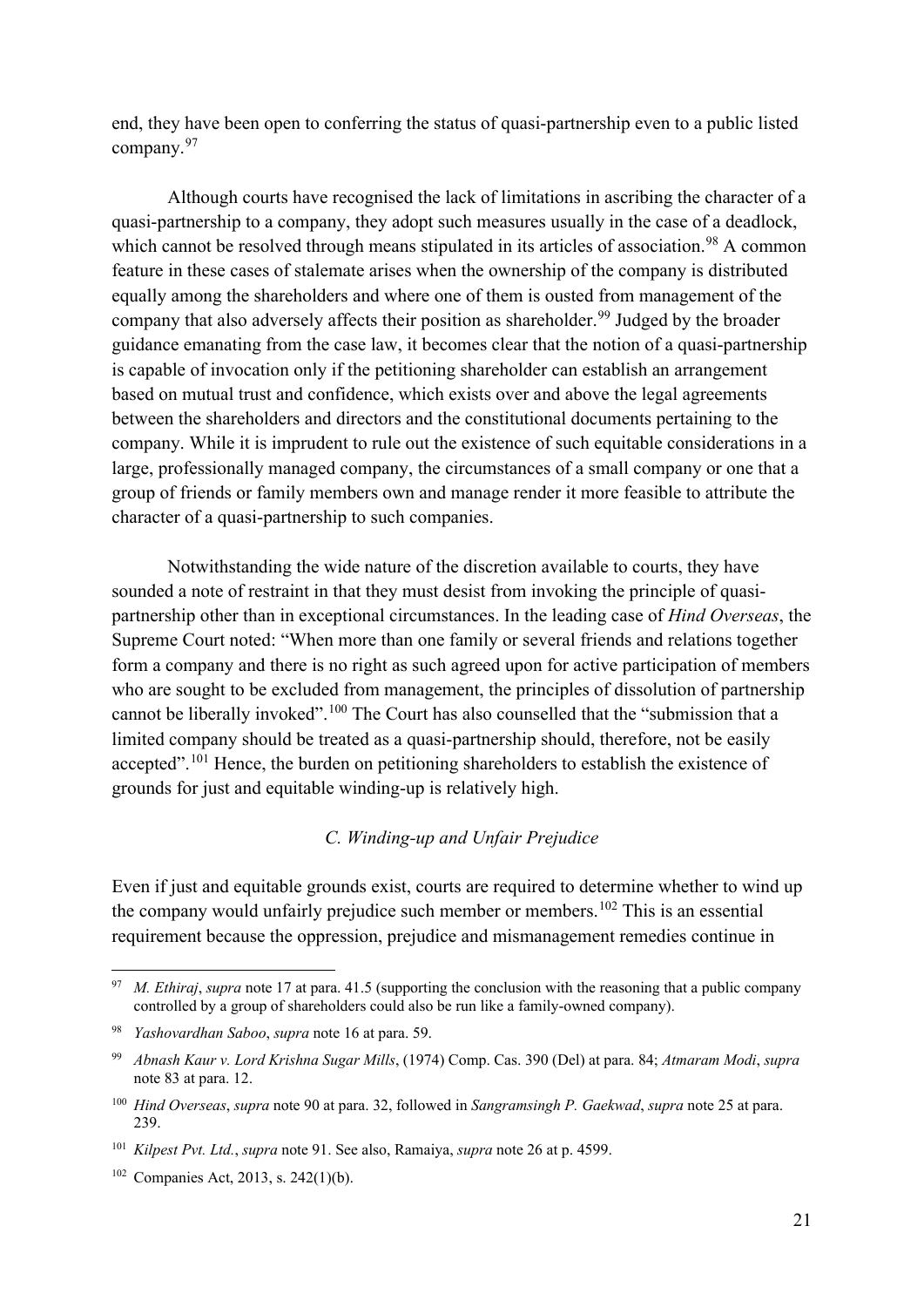India to be alternatives to winding-up and a means to preserve the business of the company and protect the interest of various stakeholders. This requirement is satisfied if petitioning shareholders can show that, although just and equitable grounds exist, the winding up will unfairly prejudice either the petitioning shareholders themselves or the other shareholders.<sup>[103](#page-21-0)</sup>

If the petitioning shareholders are able to prove either oppression, prejudice or mismanagement in terms of section 241(1)(a) of the 2013 Act and also that there exist grounds for just and equitable winding up, it would be unfairly prejudicial to the petitioning shareholders if they are likely to suffer upon winding up. This would occur when the company's business is proceeding as a going concern, or when the petitioning shareholders hold a significant shareholding in the company for which they are only likely to retrieve a break-up value upon winding up. In such circumstances, it would be unfairly prejudicial to wind up the company.<sup>[104](#page-21-1)</sup>

Even where a winding up may be in the interest of the petitioning shareholders, courts must weigh that against the unfair prejudice the winding up may cause to the remaining shareholders of the company. In that sense, the effort is to balance the somewhat divergent interests of the various shareholders, and even other stakeholders. For instance, the Supreme Court noted in *Hind Overseas*: [105](#page-21-2) "The interest of the applicant alone is not of predominant consideration. The interests of the shareholders of the company as a whole apart from those of other interests have to be kept in mind at the time of consideration as to whether the application should be admitted". The question surrounding whether the just and equitable winding up is likely to be unfairly prejudicial to the shareholders of the company has been somewhat straightforward in its application and has been devoid of legal controversy.

To conclude the discussion on the conditional limb, it is clear that it is insufficient for petitioning shareholders to establish the substantive element of oppression, prejudice or mismanagement. In order to be successful in obtaining a suitable remedy, they must also demonstrate the conditional limb, which draws upon equitable considerations (such as the legal fiction of quasi-partnership). As seen above, the petitioning shareholders bear a rather undue burden in proving the conditional limb. From a macro perspective, the legal regime comprising the statute and as well as the considerable discretion the courts possess (and exercise) continues to rely upon the corporate democratic principle of recognising majority decisions in a company, and permitting the invocation of shareholder remedies only in extraordinary circumstances.

<span id="page-21-0"></span><sup>&</sup>lt;sup>103</sup> Note that in contrast to the concept of "unfair prejudice" discussed in Part II.B, which related to the conduct of the offending shareholders, the unfair prejudice in the present scenario relates to the act of winding up the company.

<span id="page-21-1"></span><sup>104</sup> See, e.g., *Vikram Bakshi*, *supra* note [25](#page-7-7) at para. 24, where the NCLT found that it would be unfairly prejudicial to the petitioning shareholder to wind up the company, as he held 50% shareholding in the company.

<span id="page-21-2"></span><sup>105</sup> *Supra* note [90](#page-19-0) at para. 34.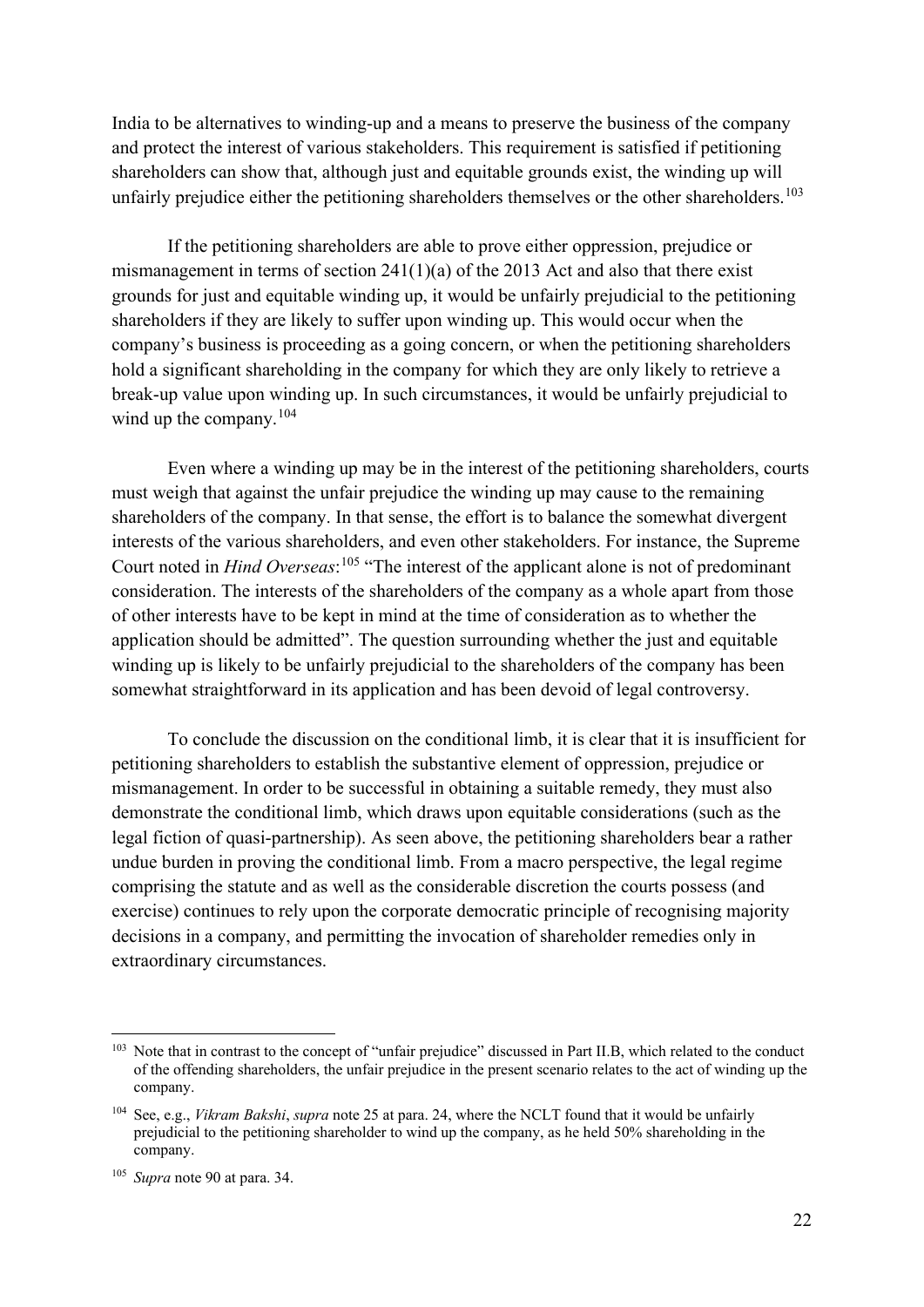# **IV. ORDER AND RELIEF**

Once a court decides the question of whether the petitioning shareholder is entitled to relief for oppression, prejudice or mismanagement, it has wide powers to grant relief. The general power to grant relief under section 242(1) of the 2013 Act stipulates that the court may use it "with a view to bringing to an end the matters complained of". This objective guides the nature of relief granted. Moreover, section 242(2) provides for various types of specific relief that the court may grant, including regulating the future conduct of affairs of the company, purchase of shares by a shareholder or the company and termination or modification of agreements, among others. Given the wide nature of the power that courts may exercise in light of specific illustrative situations, they have sought to lay down guiding principles to the grant of relief in shareholder remedy cases.

At the outset, the Supreme Court has found that "the jurisdiction of the Court to grant appropriate relief  $\ldots$  indisputably is of wide amplitude",  $^{106}$  $^{106}$  $^{106}$  and that "[r]eliefs must be granted having regard to the exigencies of the situation".<sup>[107](#page-22-1)</sup> However, these seemingly wide powers are circumscribed by the objective of granting relief, which is to put an end to the matters in dispute.[108](#page-22-2) In *Mohanlal Ganpatram*, Bhagwati, J observed:[109](#page-22-3)

The language of sections 397 and 398 leaves no doubt as to the true intendment of the legislature and it is transparent that the remedy provided by these sections is of a preventive nature so as to bring to an end oppression or mismanagement on the part of the controlling shareholders and not to allow its continuance to the detriment of the aggrieved shareholders or the company. The remedy is not intend[ed] to enable the aggrieved shareholders to set at naught what has already been done by the controlling shareholders in the management of the affairs of the company

By this, it is clear that the design of the relief must be such that it breaks a stalemate, and prevents it from perpetuating. The quintessential way of achieving this outcome is to provide for an exit of either the petitioning shareholder or the offending shareholder. Hence, such an exit mechanism would naturally be at the forefront of the types of the relief a court may order, and that too even though a wide array of relief options are available to the court under section 242(2). Such a rationale is evident from an early House of Lords decision:  $110$ 

One of the most useful orders mentioned in the section—which will enable the court to do justice to the injured shareholders—is to order the oppressor to buy their shares at a fair price: and a fair price would be, I think, the value which the shares would have had at the date of the petition, if there had been no oppression. Once the

<span id="page-22-0"></span><sup>106</sup> *Sangramsingh P. Gaekwad*, *supra* note [25](#page-7-7) at para. 185.

<span id="page-22-1"></span><sup>107</sup> Ibid at para. 186.

<span id="page-22-2"></span><sup>108</sup> *K.R.S. Narayana Iyengar*, *supra* not[e 31](#page-8-5) at para. 14.

<span id="page-22-3"></span><sup>109</sup> *Mohanlal Ganpatram*, *supra* not[e 23](#page-6-11) at para 30.

<span id="page-22-4"></span><sup>110</sup> *Scottish Co-operative Wholesale Society Ltd. v. Meyer*, [1959] A.C. 324 at 369, *per* Denning, LJ.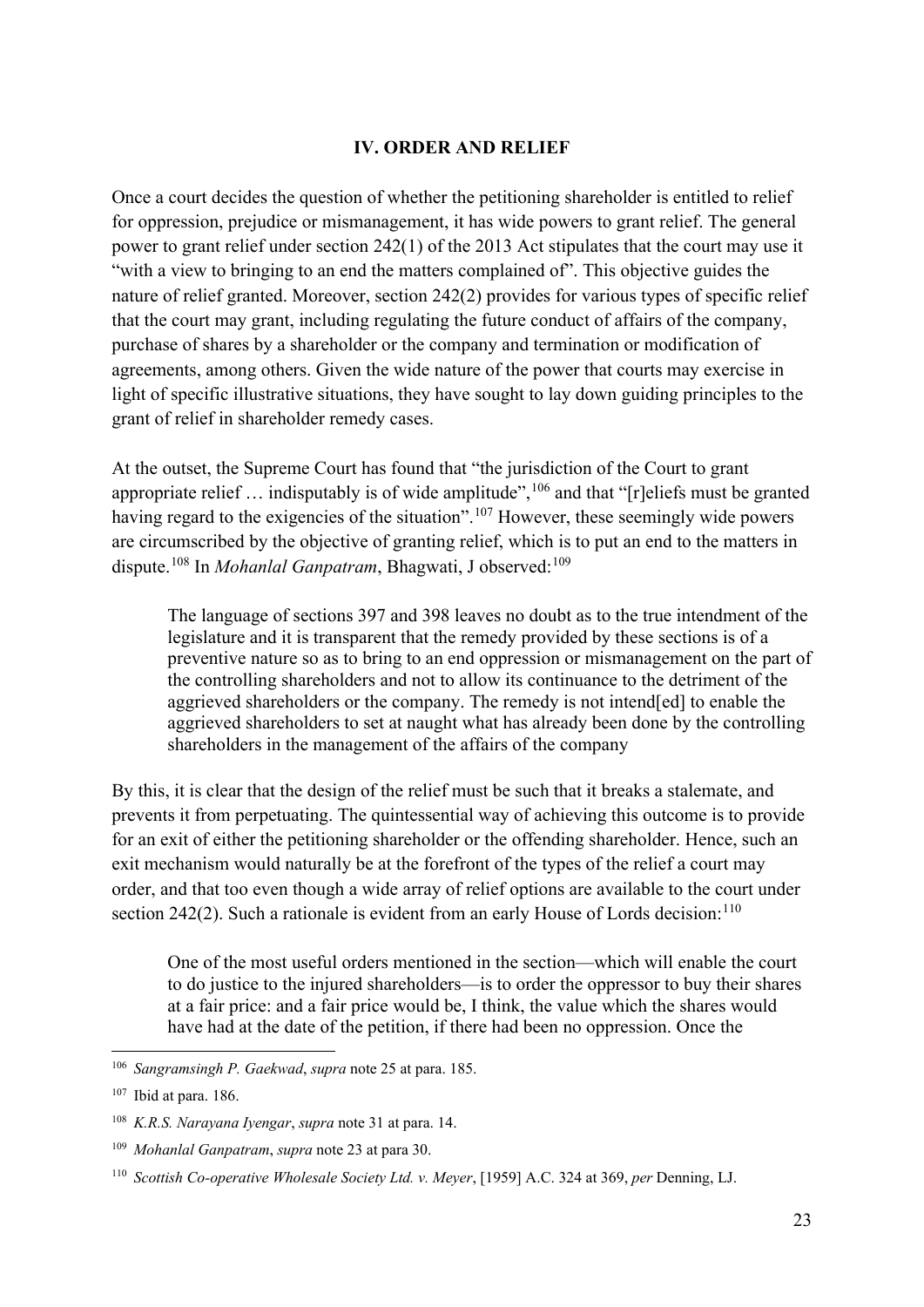oppressor has bought the shares, the company can survive. It can continue to operate. It is, no doubt, true that an order of this kind give to the oppressed shareholders what is in effect money compensation for the injury done to them: but I see no objection to this.

Such an exit mechanism is the only solution when there is a deadlock and loss of trust and confidence among the parties, as it not only puts the dispute to an end, but it also enables the continuation of the business of the company without adversely affecting the interests of the other stakeholders such as employees.[111](#page-23-0) In certain cases, and contrary to popular wisdom, courts may even order the minority shareholders to acquire the shares of the controlling shareholders.<sup>[112](#page-23-1)</sup>

While the exit mechanism is the most natural technique to put an end to matters complained of, courts have granted other forms of relief as well. These include reinstating the managing director of the company,<sup> $113$ </sup> and setting aside the issue of shares to a shareholder that was carried out through questionable means.[114](#page-23-3) These are arguably exceptional scenarios, and such reliefs would call upon the existence of special factors such as the nature of the oppression, prejudice or mismanagement perpetrated, the effect on the petitioning shareholder, the relative shareholding and management position of the parties and, in case of a deadlock, whether the relief will resolve the same. Ordinarily, reinstating a petitioning shareholder whom the company wrongly removed from a management position would only perpetuate a stalemate that could be adverse to the interest of the company without bringing to an end the matters complained of. In that sense, exit ought to be the default option, unless there are compelling reasons to choose others.

Interestingly, the law has developed such that courts can grant relief even where they do not find a valid claim of oppression, prejudice or remedy. In *Needle Industries*, [115](#page-23-4) the Supreme Court, despite finding no evidence of oppression, called upon the respondent shareholders (in this case, the minority) to acquire the shares of the petitioning shareholders (majority). The Court also noted that, having rejected the plea of oppression, it did not ask the minority to pay a premium to the petitioning shareholders "as a price of oppression", and that "the course which [it adopted] is intended primarily to set right the course of justice".<sup>[116](#page-23-5)</sup> In doing so, the Court drew upon its general powers to do justice in the facts and circumstances of the case.

<span id="page-23-0"></span><sup>111</sup> *Yashovardhan Saboo*, *supra* not[e 16](#page-6-0) at para. 73.

<span id="page-23-1"></span><sup>112</sup> *Needle Industries*, *supra* not[e 17](#page-6-9) at para. 175; M. Rishi Kumar Dugar, "Minority Shareholders Buying Out Majority Shareholders – An Analysis", (2010) 22 *National Law School of India Review* 105.

<span id="page-23-2"></span><sup>113</sup> *Vikram Bakshi*, *supra* note [25](#page-7-7) at para. 40.

<span id="page-23-3"></span><sup>114</sup> *Dale and Carrington Invt. (P) Ltd. v. P.K. Prathapan*, (2005) 1 SCC 212 at para. 38.

<span id="page-23-4"></span><sup>115</sup> *Supra* note [17.](#page-6-9)

<span id="page-23-5"></span><sup>116</sup> Ibid at para. 175.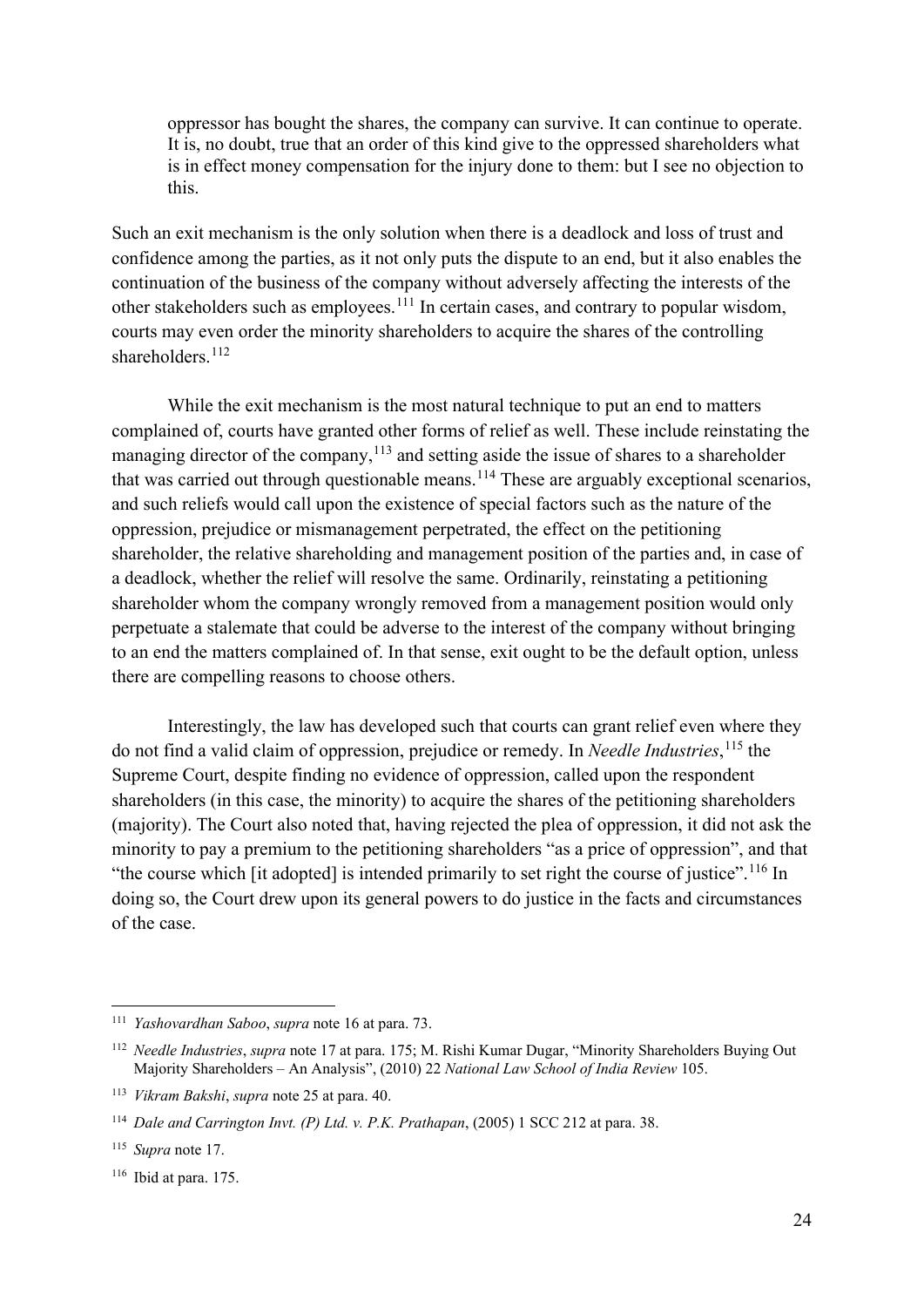The law that courts may grant relief without a finding of oppression or, for that matter, prejudice or mismanagement has received general acceptance. In *M. Ethiraj*, the Madras High Court noted that "even where a petitioner fails to make out a case of oppression, the Court is not powerless to do substantial justice between contesting parties, and thus, if, the situation so demands order purchase of shares of the minority group."[117](#page-24-0) Even in these circumstances devoid of a finding of the substantive remedy, courts are at liberty to pass orders to "put an end to matters complained of", taking into consideration the interest of the company and the shareholders. Even though the exit option is available both in circumstances where there is a finding of oppression, prejudice or mismanagement or not, courts are required to mould the precise terms of the relief to align with the nature of the substantive outcome.

#### **V. CONCLUSION**

The oppression, prejudice and mismanagement provisions in sections 241 and 242 continue to form the mainstay of shareholders remedies under Indian company law. Anecdotal evidence suggests that reliance by petitioning shareholders on these remedies far exceed other shareholder remedies such as derivative actions and class actions.<sup>[118](#page-24-1)</sup> Despite nearly 70 years of legislative and judicial activity seeking to shape the contours of the oppression, prejudice and mismanagement remedies, a number of concerns remain. English law has witnessed reforms to mitigate the harshness of the oppression remedy by transitioning to the concept of unfair prejudice and jettisoning the conditional limb to make it a standalone remedy. However, while Indian law has sought to expand the remedies by retaining the concept of mismanagement and introducing the notion of prejudice, the fact that as a species they cohabit with the continued existence of the oppression remedy may have the effect of muddying the waters. More importantly, the conditional limb necessitates that the petitioning shareholders establish the grounds for just and equitable winding up, which limits the scope of the remedy substantially.

As evident from the Appendix to this paper, the analysis of whether to grant relief in an action by petitioning shareholders represents a somewhat complex one in the Indian scenario. It requires petitioning shareholders to pass through several hoops before arriving at an outcome. Matters are even more complicated given that several steps involve a fact-based determination, which is bound to generate greater uncertainty for the corporate sector. Given the trends thus far, it would be imprudent to expect any significant changes from the legislature to address outstanding matters, such as whether there is a need for a triumvirate of remedies – oppression, prejudice and mismanagement – which is likely to cause considerable overlap, or whether there is a need for consolidation, as has occurred in England. Moreover,

<span id="page-24-0"></span><sup>117</sup> *M. Ethiraj*, *supra* note [17](#page-6-9) at para. 34.1.

<span id="page-24-1"></span><sup>118</sup> For an earlier account on this point, see Vikramaditya Khanna & Umakanth Varottil, "The Rarity of Derivative Actions in India: Reasons and Consequences, in Dan W. Puchniak, et al. (eds.), *The Derivative Action in Asia: A Comparative and Functional Approach* (Cambridge University Press, 2012) at pp. 386- 388.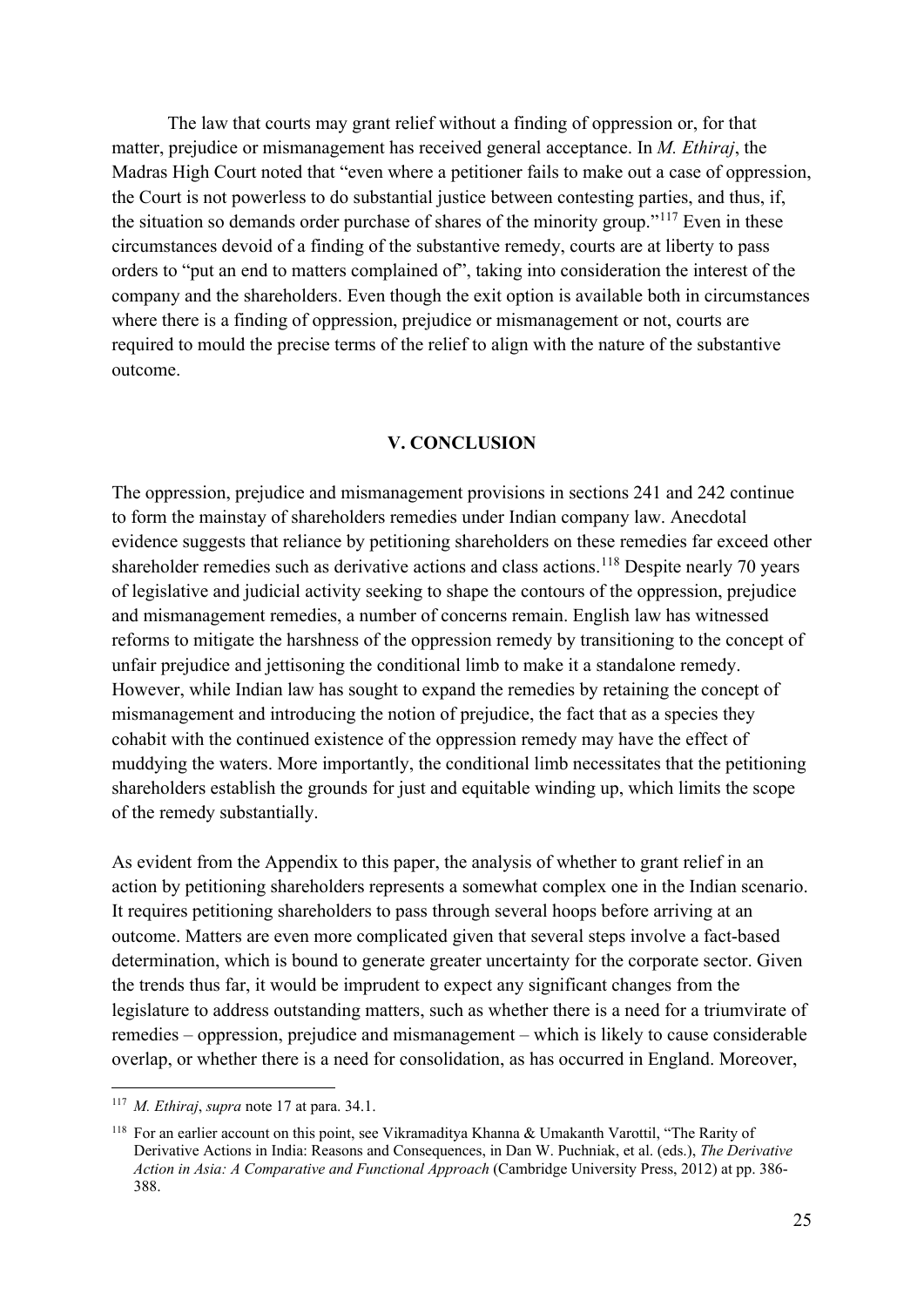an existential question for these remedies is whether their evolution as an alternative remedy rather than a standalone one still holds today. Possibly bereft of legislative attention, courts will bear the burden of interpreting the statutory provisions to delineate conduct that deserves reproach, a role they have been performing actively for more than half a century. In doing so, the key is to evaluate issues against the touchstone of the balance between paying obeisance to the principle of corporate democracy and protecting vulnerable shareholders against conduct that is worthy of intervention by the courts.

\*\*\*\*\*